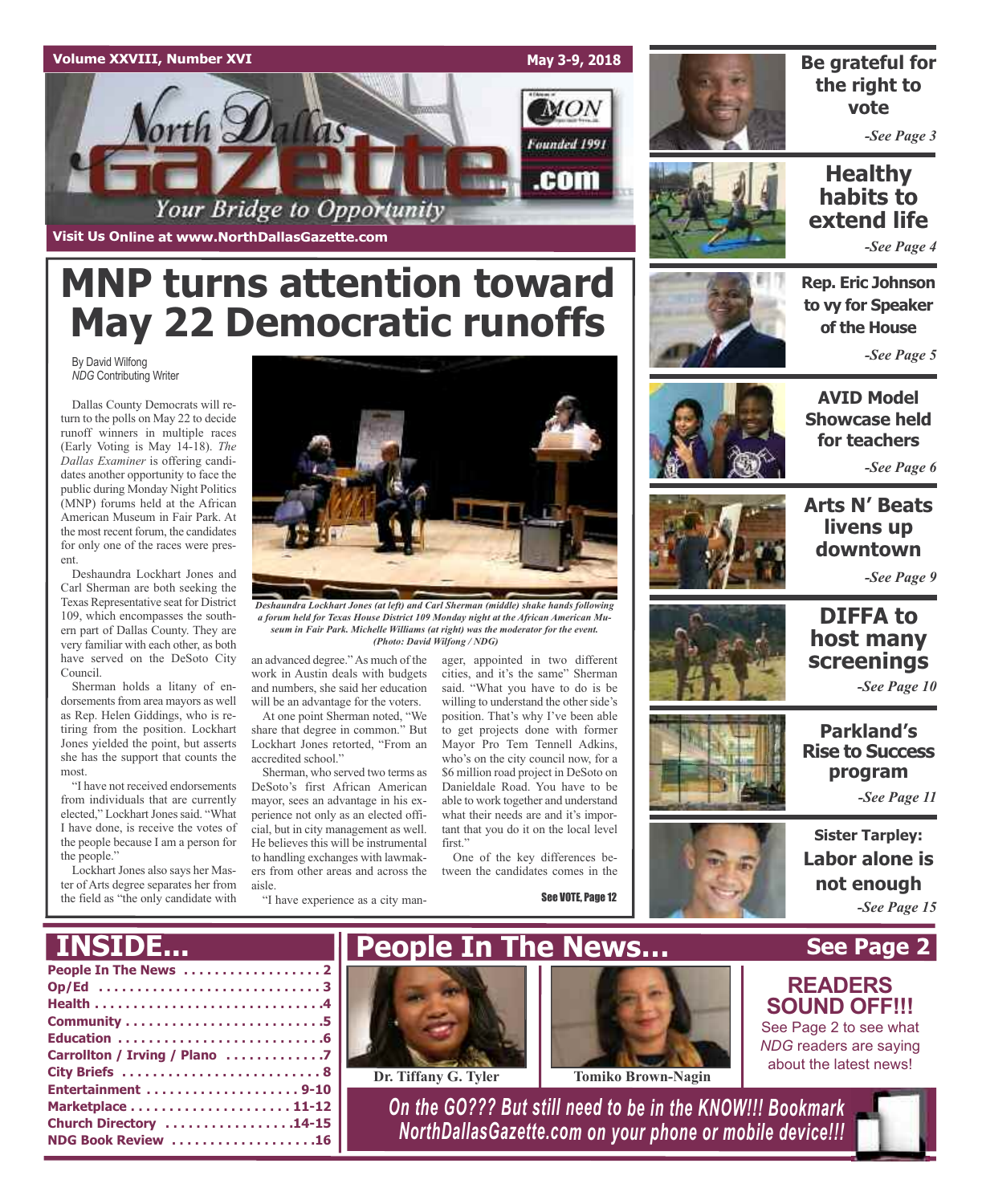### **People in the News www.NorthDallasGazette.com**

# **Dr. Tiffany G. Tyler**

By Lynette Monroe Program Assistant NNPA/ESSA Public Awareness Campaign

Dr. Tiffany G. Tyler is the president and CEO of Communities in Schools (CIS) Nevada. CIS creates school-based strategies for improving the academic outcomes of students by addressing their basic needs. This work centers on helping school leaders understand the needs of their school populations apart from over-simplified ethnic and income categories.



As a former high school dropout, Dr. Tyler used the motivation from the birth of her first son (she said she didn't want her son to "have a dropout as a mom.") to propel her to the highest levels of academia,

as an education psychologist. While studying for her dissertation, she happened upon a report detailing circumstances that contribute to student dropouts, as well as preventative practices that retain enrollment. She uses her experiences as a former beneficiary of many of the services she now provides to inform her role as chief Advocate.

"Having the benefit of people, over the course of my return to school, who not only encouraged me to continue my education, but helped in many ways, I now have the opportunity to pay it forward every

day," Dr. Tyler said, speaking of her daily motivation to make a difference.

Dr. Tyler said that her primary responsibility is to shepherd the vision and mission of the organization: to provide children with the resources and support they need to not only graduate, but to lead a successful life. Communities in Schools operates in South Nevada, encompassing 50 schools in the Las Vegas metropolitan area, Marshall County, and Elko County. An impressive 66,720 K-12 students benefit from the integrated services provided by CIS,

yet the need still outweighs access to resources.

Dr. Tyler believes in the power of the work, but also in the power of action. In order to really move the needle on reducing dropout rates she believes we need everyone at the table; not only to discuss the challenges faced, but to also develop a course of action for moving forward. Dr. Tyler is consistently looking to partner with stakeholders and other like-minded organizations to bring more assets to schools. She serves as the co-chair of the Juvenile Justice Services Citizens Advisory Committee in Clark County and maintains board memberships on a number of organizations in the community.

The Every Student Succeeds Act, memorializes integrated support services as a successful practice and allows federal use of resources to be leveraged to provide more resources to communities. For the first time in federal education policy, integrated support services are explicitly noted as an allowable intervention for funding and noted as a strategy that dis-

### See TYLER, Page 14

# **Tomiko Brown-Nagin**

*( H a r v a rd G a z e t t e )* Tomiko Brown-Nagin, a leading historian on law and society as well as an authority on constitutional and education law and policy, has been named dean of Harvard's Radcliffe Institute for Advanced Study, Harvard President Drew Faust announced on April 26.

Brown-Nagin is the Daniel P.S. Paul Professor of Constitutional Law at Harvard Law School (HLS), a history professor in Harvard's Faculty of Arts and Sciences(FAS), and faculty director of the Charles



Hamilton Houston Institute for Race and Justice. She is also co-director of the HLS Law and History Program. She will assume her new responsibilities on July 1, succeeding Dean Lizabeth Cohen, who has led the institute since 2011. "Professor Brown-Nagin

is known for her deep intellectual curiosity and insight, as well as her analytical skills as both a lawyer and a historian. She has made significant contributions to our understanding of the history of the Civil Rights movement and, more broadly, of issues as varied as affirmative action, education law and reform, and the Affordable Care Act," said Faust. *Kris Snibbe / Harvard*

"This is an important moment for Radcliffe as it matures into an established and renowned institute for advanced study, with its worldclass library and archive on the history of women in America, as well as its expanding role, through the Academic Ventures program, in bringing together faculty and students from across and beyond Harvard in common pursuits," she added. "Tomiko is exceptionally well equipped to advance and build upon this important work, and I know that she will count on the insight, partnership, and support of the entire Radcliffe community as she embraces those opportunities in the years ahead."

Brown-Nagin became professor of law at HLS and professor of history in the FAS in 2012. In 2013 she

was named Daniel P.S. Paul Professor of Constitutional Law and co-director of the Law and History Program. She became faculty director of the Charles Hamilton Houston Institute last year.

"Tomiko Brown-Nagin is a scholar of remarkable depth and breadth, and she has already made significant contributions to Harvard through her leadership and service," said Presidentelect Lawrence S. Bacow. "I am fortunate that the timing of the search enabled me to meet with Tomiko, along with the other finalists. Radcliffe and Harvard will both benefit tremendously from the relationships Tomiko has

already established at the institute and across the University. I am excited that I will have the opportunity to work with such a wonderful scholar and leader in the years ahead."

"I am honored and excited to have the opportunity to lead the Radcliffe Institute, whose mission to bring scholars together across disciplinary and professional boundaries I enthusiastically embrace," said Brown-Nagin. "Radcliffe plays a vital role at Harvard and in the world, and I look forward to working with the institute's excellent staff to promote its mission and support its endeavors."

### **NDG Readers Sound Off...** \$69\* DIVORCE **Dallas ISD Trustee** generated responses: Hmmm will you be anywhere other than the lunch-**Joyce Foreman:** Criminal Defense Family Cases Great to know eon? Would love the op-**District 6 Pride • DWI / Suspended License** *@konneh\_m* portunity to shake your **• Divorce / Annulment** Thank you for your hand! Unless you invite me **• Child Support / Paternity** via Twitter **• WARRANTS Removed ¥** to the luncheon... **• Custody Modification • 24 Hour Jail Release ¥** I am completely over the *@twinnette* **• Restraining Order • Occupational license, felonies** moon with excitement!! via Twitter **• Protective Order** You don't even know!!! A **• Protective Order • Name Change / Adoption Beto breaks for a** total dream come true!! **• Misdeamenor/Felonies ¥ • Domestic Violence** Can't wait!! **lesson in urban Taking the** *@RozzyB* **agriculture between** Easy Payment Plans via Twitter **North Texas rallies help prevent** received retweets from Law Offices Of Vincent Ndukwe **colon cancer** You'll be #awesome dis-@ N a s t y N a s t y V e t @ C L E A N F I S H **Judge Lynn Toler** pensing #wisdom and #To-Want to help beat 214-638-5 **keynote speaker at** lerisms with beauty, grace @DCDP\_Chair\_1026 **V. Alyce Foster** and wit! I'll be there in *817-277-0196 (Metro)* **Trailblazer Awards** spirit propelling you #forward. We #rise! **To share your Luncheon** 2730 N. Stemmons Frwy, Suite 409 • Dallas, TX 75207 was even retweeted by *@PamelaG53562331* **opinion visit Not Ce rtified by the Te x a s Boa rd of Lega l Spe c ia l i za tion NorthDallasGazette.com** @RealJudgeLynn which via Twitter ¥ If you qualify. \*Fees quoted above are minimum down payment needed to begin processing your case.

retweets this week on**:** *@ d f w s c o o p , @ w y l i e \_ H \_ D a l l a s , @joyceforeman16*

# **necessary steps to**

#coloncancer? Check out Dr. Laibstain's feature in the @NDGEditor on steps to help prevent colon cancer!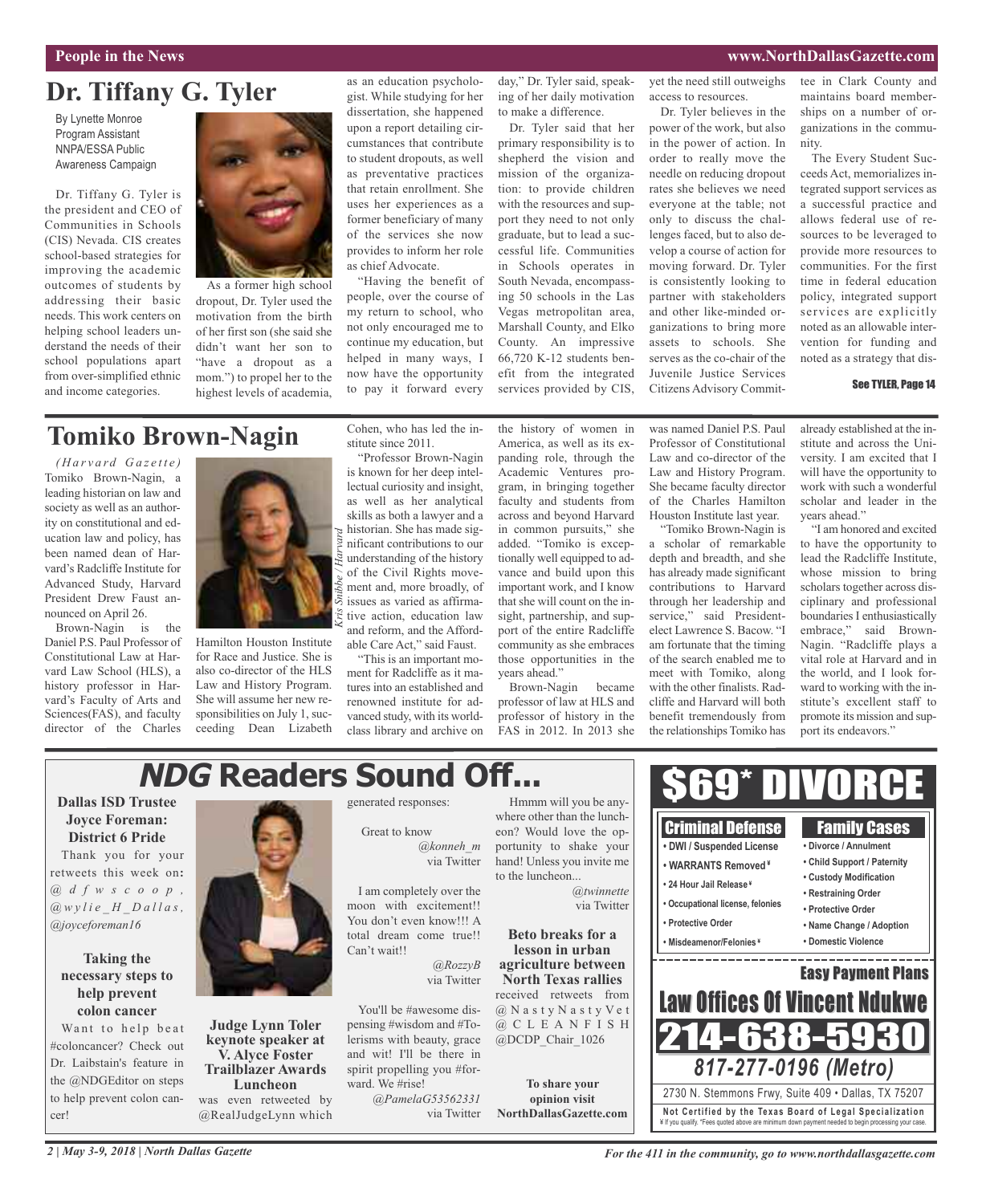### **www.NorthDallasGazette.com Op-Ed**





editor@northdallasgazette.com

### **Online:**

www.NorthDallasGazette.com www.twitter.com/NDGEditor www.facebook.com/NorthDallasGazette www.pinterest.com/NDallasGazette www.instagram.com/NorthDallasGazette

## STAFF

**Chairman Emeritus** *Jim Bochum 1933 – 2009*

**Published By** *Minority Opportunity News, Inc.*

> **Web Master** *Todd Jones*

**Community Marketing** *Nadina Davis*

**Account Executive** *Ana Comacho*

**Production** *David Wilfong*

**Editor** *Ruth Ferguson*



**Religious/ Marketing Editor** *Shirley Demus Tarpley ("Sister Tarpley")*

### **Columnist** *Ed Gray A.D. Jenkins*

### **Contributing Writers** *Jackie Hardy Rachel Hawkins Dwain Price Terri Schlichenmeyer Nicole Scott*





*in July 1991, by Mr.Jim Bochum and Mr.Thurman R. Jones. North Dallas Gazette is a wholly owned subsidairy of Minority Opportunity News, Inc.*

# **Opinion: Ungrateful Negroes!**

By Jeffrey L. Boney NNPA Contributor

"I'm just one vote."

"My vote won't matter." "Them White folks gone do what they wanna do anyway."

These are some of the many excuses given by some African Americans when it comes to exercising their right to vote; a right fought for by many people in this country—both Black and White—that has cost so many people so much; even their very lives.

Obtaining the right to vote was a major part of the civil rights history of African Americans in this country. However, many Black people have turned a blind eye to the struggle that it took to obtain the right to vote, flippantly taking it for granted today.

From 1880-1965, there was an all-out assault on preventing African Americans from voting by having their right to vote deemed invalid.

Those who sought to disenfranchise Black people knew the importance of voting. They knew that voting had a profound impact on representation, political outcomes and critical decisions that needed to be made concerning major issues.

Many southern states knew that the Fifteenth Amendment prohibited blatant disenfranchisement on the basis of race or prior enslavement, those states came up with a slew of new and innovative alternative techniques to disenfranchise African Americans.

The traditional techniques of violence, such as with the Ku Klux Klan, and voter fraud relative to vote counting, welcomed new friends to the game as these new methods were introduced to American politics.

Poll taxes restrict the Black vote

After the ability to vote was extended to all races by the enactment of the 15th Amendment, many southern states enacted a poll tax as a means of restricting Black people from voting. A poll tax was a flat-rate tax levied

on all members of a population, often as a prerequisite to voting, which often included a grandfather clause. This grandfather clause allowed any adult male whose father or grandfather had voted in a specific year prior to the abolition of slavery to vote without paying the tax. Of course, this was problematic for Black people, because no Black person had the right to vote prior to the abolition of slavery and, therefore no Black person could qualify.

Whites used impossible literacy tests to bar Blacks from the polls

The first formal voter literacy tests were introduced in 1890. Literacy tests were used to keep Black people from voting and were administered at the discretion of the officials in charge of voter registration. Whites did not have to take the literacy test, if they could meet the alternate requirements that systematically excluded Blacks. These included demonstrating political competence in person, which Black people tried to adhere to, or falling under the Grandfather Clause. If the official wanted a person to pass, he could ask the easiest question on the test. The same official would require a Black person to answer every single question correctly, in an unrealistic timeframe, in order to pass.

Southern states abandoned the literacy test only when forced to do so by federal legislation. The Voting Rights Act of 1965 suspended the use of literacy tests in all states in which less than 50 percent of voting-age residents were registered as of November 1, 1964, or had voted in the 1964 presidential election. After the passage of the Voting Rights Act, Black voter registration in the South increased significantly.

Much has been given

The names of individuals who lost their lives in the struggle for freedom during the modern Civil Rights Movement from 1954 to 1968 are inscribed on the Civil Rights Memorial in

Montgomery,Ala. Those unsuspecting victims became martyrs, killed because of their focus on securing voting rights and fighting for the civil rights of Black people in this country.

On August 13, 1955 in Brookhaven, Miss., Lamar Smith was shot dead on the courthouse lawn by a White man in broad daylight while dozens of people watched. The killer was never indicted, because no one would admit they saw a White man shoot a Black man. Smith had organized Blacks to vote in a recent election.

Reverend George Lee, one of the first Black people registered to vote in his county, used his pulpit and his printing press to urge others to vote. On May 7, 1955 in Belzoni, Miss., White officials offered Lee protection on the condition he end his voter registration efforts, but Lee refused and was murdered.

On September 25, 1961, Herbert Lee, who worked with civil rights leader Bob Mosesto help register Black voters, was killed by a state legislator in Liberty, Miss., who claimed self-defense and was never arrested. Louis Allen, a Black man who witnessed the murder, was also killed.

Jonathan Myrick Daniels, a White Episcopal Seminary student in Boston, had come to Alabama on August 20, 1965, to help with Black voter registration in Lowndes County. He was arrested at a demonstration, jailed in Hayneville and then suddenly released. Moments after his release, he was shot to death by a deputy sheriff.

On January 10, 1966 in Hattiesburg, Miss., Vernon Ferdinand Dahmer, a wealthy businessman, offered to pay poll taxes for those who couldn't afford the fee required to vote. The night after a radio station broadcasted Dahmer's offer, his home was firebombed. Dahmer died later from severe burns.

Jimmie Lee Jackson was beaten and shot by state troopers on February 26,

1965 in Marion, Ala., as he tried to protect his grandfather and mother from a trooper attack on civil rights marchers. His death led to the Selma to Montgomery march and the eventual passage of the Voting Rights Act.

### Much is required

There is so much at stake in this country for Black people during this upcoming midterm election. As things continue to play out in the news concerning issues like the highly-argued Affordable CareAct, Voter ID laws and criminal justice reform, African Americans have a real opportunity to let their voices be heard at the ballot box so that all issues impacting the Black community are thrust to the forefront of America's conscience.

So many other groups in this country have taken the Civil Rights Movement playbook, crafted by Black activists, and used it to advance their causes and improve their situations.

The question now is, will Black non-voters continue to take their precious voting rights for granted, or will they embrace the unwritten obligation that each Black person has to 'pay it forward'?

Time will tell. November will be here before we know it.

But Black non-voters need to register to vote now. There are no excuses. Time to stop being ungrateful negroes.

*Jeffrey L. Boney serves as Associate Editor and is an award-winning journalist for the* Houston Forward Times *newspaper. Jeffrey has been a frequent contributor on "The Nancy Grace Show" and "Primetime Justice with Ashleigh Banfield." Jeffrey is a radio personality and a dynamic, international speaker, experienced entrepreneur, business developm e n t str a t e g ist a n d Founder/CEO of the Texas Business Alliance. If you would like to request Jeffrey as a speaker, you can reach him at jboney1@forwardtimes.com. Follow Jeffrey on Twitter @realtalkjunkies.*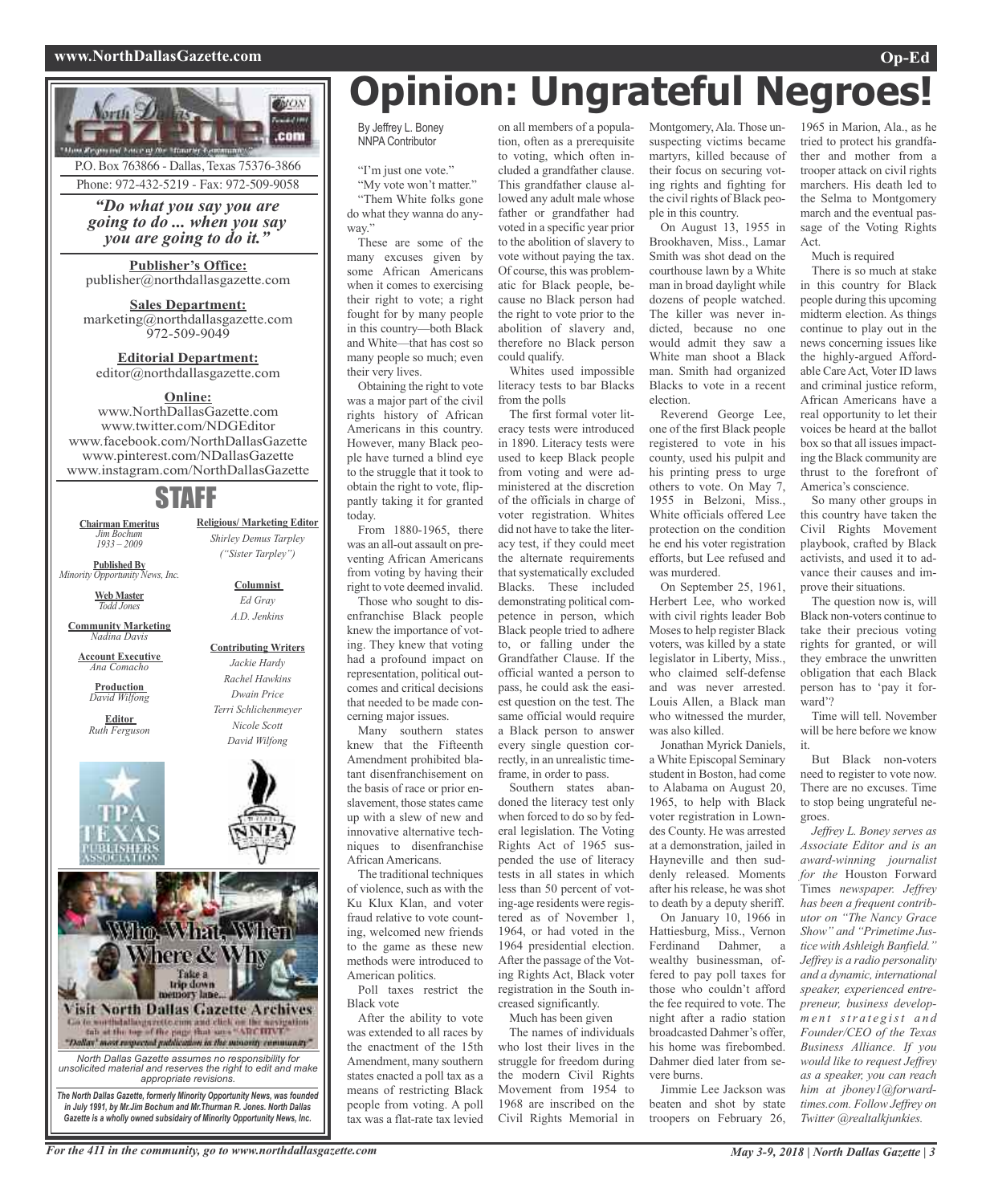# **Five healthy habits may add more than a decade to life**

*A*

*merican Heart Association*

Maintaining a healthy lifestyle, including eating a healthy diet, regular exercise and not smoking, could prolong life expectancy at age 50 by 14 years for women and just over 12 years for men, according to new research in the American Heart Association's journal Circulation.

America is one of the wealthiest countries worldwide, yet Americans have a shorter life expectancy compared with other high-income countries, including Japan, Canada and Norway. Heart disease and stroke are major contributors to premature death in this country, with 2,300 Americans dying of cardiovascular disease each day, or one death every 38 seconds. Researchers point out that the U.S. healthcare system focuses heavily on drug discovery and disease management; however, a greater emphasis on prevention could change this life expectancy trend.

To quantify the effects of prevention, researchers analyzed data from two major



ongoing cohort studies that includes dietary, lifestyle and medical information on thousands of adults in the Nurses'Health Study and the Health Professionals Followup Study. These data were combined with National Health and Nutrition Examination Survey (NHANES) data, as well as mortality data from the Centers for Disease Control and Prevention (CDC), to estimate the impact of lifestyle factors on life expectancy in the U.S. population. Specifically, they looked at how the following five behaviors affected a person's longevity: not smoking, eating a healthy diet (diet score in the top 40 per-

cent of each cohort), regularly exercising (30+ minutes a day of moderate to vigorous activity), keeping a healthy body weight (18.5- 24.9 kg/m), and moderate alcohol consumption (5-15 g/day for women, 5-30 g/day for men).

Over the course of nearly 34 and 27 years of follow-up of women and men, respectively, a total of 42,167 deaths were recorded, of which 13,953 were due to cancer and another 10,689 were due to cardiovascular disease. Following all five lifestyle behaviors significantly improved longevity for both men and women. Other noteworthy findings

from the study include:

• Compared with people who didn't follow any of the five lifestyle habits, those who followed all five were 74 percent less likely to die during the follow-up period; 82 percent less likely to die from cardiovascular disease and 65 percent less likely to die from cancer.

• There was a direct association between each individual behavior and a reduced risk of premature death, with the combination of following all five lifestyle behaviors showing the most protection.

Between 1940 and 2014, Americans' life expectancy at birth rose from around 63 years to nearly 79 years. However, researchers believe the improvement of life expectancy would be even larger without the widespread prevalence of obesity—a known risk factor for heart disease, stroke and premature death.

"Quantifying the association between healthy lifestyle factors and longer life expectancy is important not only for individual behavioral changes but also for health communicators and policy makers," said study author Frank B. Hu, M.D., Ph.D., who chairs the Department of Nutrition at the Harvard T.H. Chan School of Public Health in Boston. "It is critical to put prevention first. Prevention, through diet and lifestyle modifications, has enormous benefits in terms of reducing occurrence of chronic diseases, improving life expectancy as shown in this study, and reducing healthcare costs."

The American Heart Association recommends people work to protect themselves from heart disease, the nation's No. 1 killer, with Life's Simple 7® — easy-toembrace ways to significantly lower your risk of heart disease and improve your health. Life's Simple 7 includes being physically active; achieving and maintaining a healthy body weight; eating a healthy diet; avoiding tobacco; and maintaining healthy levels of blood pressure, cholesterol and blood sugar. Additionally, the Association's Healthy For Good movement helps consumers make lasting changes to improve nutrition, physical activity and well-being.

*Co-authors are: Yanping Li, Ph.D.; An Pan, Ph.D.; Dong D. Wang, Sc.D.; Xiaoran Liu, Ph.D.; Klodian Dhana, Ph.D.; Oscar H. Franco, Ph.D.; Stephen Kaptoge, Ph.D.; Emanuele Di Angelantonio, M.D.; Meir Stampfer, M.D., Dr.P.H.; and Walter C. Willett, M.D., Dr.P.H. Author disclosures are on the manuscript.*

*The Nurses'Health Study and Health Professionals Follow-up study were supported by grants from the National Institutes of Health. Two co-authors from United Kingdom received support from the British Heart Foundation and UK Medical Research Council.*

# **Starting tackle football early sets kids up for brain problems**

Playing youth tackle football may lead to earlier onset of cognitive, behavior, and mood symptoms in later life, according to a new study.

Researchers conducted telephone clinical interviews with family and friends of 246 deceased football players and found that those who began tackle football before age 12 experienced symptoms an average of 13 years earlier than those who started playing at age 12 or older.

"Thirteen years is a huge number," says Michael Alosco, an assistant professor of neurology at Boston University School of Medicine, and lead author of the study in the Annals of Neurology. "The younger they started to play football, the earlier these symptoms began." The researchers, who

controlled for total years of play and protection through play, level of play, and factored in what decade athletes started playing (to account for different styles of

the years), found that each year younger that athletes

See FOOTBALL, Page 9









Spadat Or. Michael Grade Jr. widor at filt Luise

Dr. Ponter **Ick D. Hears** Venter at Franchisto-Wine

### Film screening: Saturday, May 12, 2018 10:30 a.m. VIP Reception 12 p.m. Program

Event Sponsors: The UNIVERSITY OF DREAMS @ IBOC + B&B Unity LLC<br>The Dalas Examiner - St. Luke "Cammunity" UMC - Islamic Relief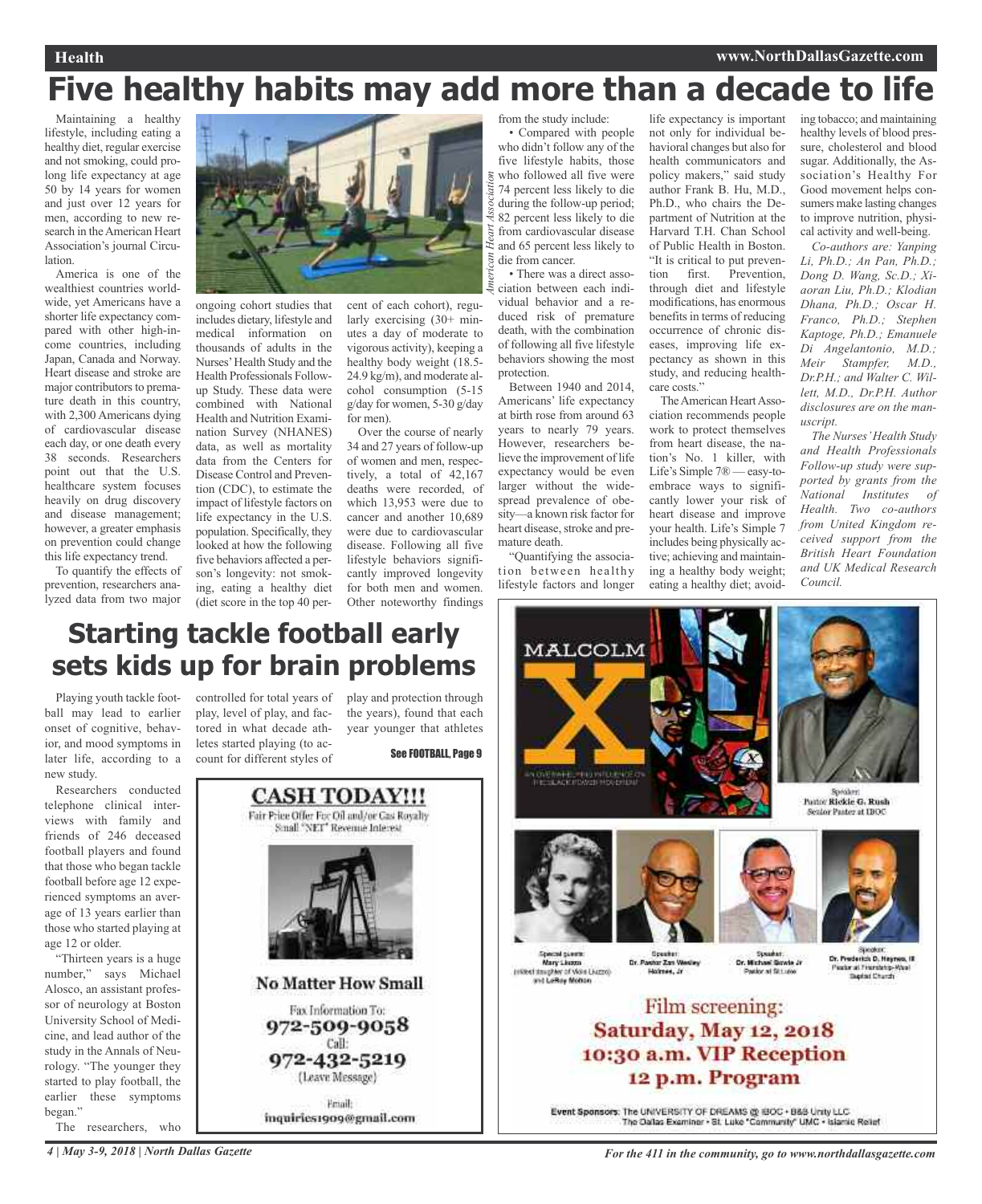# **Rep Eric Johnson: Why I'm running to be the next Speaker of the House**

By Rep. Eric Johnson

Last year, when Texas House Speaker Joe Straus declared that he would not be seeking another term as Speaker, I announced that I would consider running to succeed him. I soon began talking with family, my closest friends, and my constituents about running. My wife and I considered what running for Speaker would entail for our family, with two sons under the age of 5: the days and nights away from home visiting with House members in their districts, the late- night strategy sessions, the myriad public appearances. But we also discussed what it would mean for Texas if I were to win, and this led me to become an official candidate for Speaker



of the Texas House of Repre-

sentatives. When I look back over my eight years as a member of the Texas House, I am deeply troubled by the far rightward shift in our state government and the excessive partisanship and the poor legislation this shift has spawned. Texas has become a one-party state, and this has been to Texas's detriment. Bipartisanship is no longer valued inAustin; in

fact, many perceive it as a political liability. We spend more time inAustin debating wedge political issues aimed at weeding out moderates in a particular political party than we do addressing the real problems facing our state like school finance, access to health care, and our aging infrastructure. This hyper-partisanship must end if Texas is going to succeed in a future marked by increased competition, both nationally and internationally, for human capital and investment.The quality of the legislation we debate and pass in Austin must also drastically improve: a bathroom bill might be a good political wedge issue, but it won't lower anyone's property taxes, help any Texas student graduate from high school, or prepare a single Texas city for the next Hurricane Harvey.

What Texas needs is a strong, pro-growth, progressive leader presiding over the Texas House to act as a counterbalance to a far-right Governor and Lieutenant Governor. I am running for Speaker to help restore normalcy to Texas state politics. Whether the issue is increased funding for Pre-K or removing Confederate monuments from the Texas Capitol, I have never backed down from a legislative fight – not even when my chief opponents have been the Governor and Lieutenant Governor of Texas. Right now, this is exactly the kind of leadership we need in Austin, and this kind of leadership has always come naturally to me.

willshare more about me and my family, and I will also describe in more detail my vision for Texas and what I will do if I am elected Speaker to help bring about this vision. I appreciate your support and your prayers as my family and I embark upon this incredible journey. May God bless you and the Great State of Texas.

A few facts about Representative Eric Johnson:

• Born and raised in House District 100 in Dallas, which he currently represents

• Attended Dallas Independent School District schools until he received an academic scholarship through the Boys and Girls Clubs of Greater Dallas to attend Greenhill School from

See SPEAKER, Page 15

# **Live Happy offering 20 summit scholarships to encourage positive education**

Since its inception, Live Happy has been committed to helping people live purpose-filled, healthy lives, and as such, has been <sup>a</sup> strong partner in the positive education movement, which was founded in 2008 based upon the work of Martin Seligman, PhD. Live Happy is <sup>a</sup> presenting sponsor of the 2018 World Positive Education Accelerator and will be offering twenty student scholarships to young people ages 15-21 with an interest in education, psychology and public policy.

Live Happy founder Deb Heisz is giving the opening state comments at this year's summit, and is excited to offer student scholarships. "It

is so important to have student voices participating in this year's event," notes Heisz. "If we want to make meaningful change through the Appreciative Inquiry process at WPEA, engaging with students will be <sup>a</sup> critical part of the long-term success of the endeavor."

Positive education evolved from the recognition educators, parents and social scientists have for <sup>a</sup> need to better equip young people with the life skills for success. Positive education advocates that teaching well-being skills like empathy, openmindedness, critical thinking, learned optimism, mindfulness and resilience, and it is thought to be crucial to

equipping the next generation of global citizens with the skills they will need to thrive.

The World Positive Education Accelerator: 2nd Festival of Positive Education + Appreciative Inquiry Summit (WPEA) will be held June 25-28 in Fort Worth and will bring together more than 1,500 innovators in education, psychology and business to further the impact of the positive education movement.

Students interested in applying for scholarships, which cover the WPEA's \$695 student ticket price, should complete the short application at www.ipen-festival.org/scholarships.

3. Be Active – Get out on the dance floor with music provided by DJ Baron Bacon, play fun games, and visit the vendor booths. Plus enjoy a good meal, entertainment and giveaways.

Visit DART.org/seniors or call DART Community/Education Outreach at 214-749- 3494. Visit DART.org or call DART Customer Service at 214-979-1111 for information on riding DART.

While event registration is included in this scholarship, travel, lodging and inciden-

tal expenses are not. Applications must be completed by May 15, 2018. Those re-

In the coming months, I

ceiving scholarships will be notified no later than June 1, 2018.



### **DART hosts health fair for seniors** DART and visiting Fair Park.

Have you marked your calendar and registered to attend DART's Older Americans Information and Health Fair? The event will be held Thursday, May 10, 10 a.m.- 1 p.m. at Centennial Hall in Fair Park. Centennial Hall is an easy walk from DART's Fair Park Station on the Green Line, and a shuttle also will be available at the rail station to take you to the entrance.

Here are three reasons

why you should grab your DART pass and attend: 1. Socialize – Get out of

the house, spend time with friends and meet new people. Social interaction and staying active extends your life and improves your quality of life.

2. Learn – Discover resources, activities and programs for seniors. Take advantage of free health screenings and wellness information. Experience riding

*For the 411 in the community, go to www.northdallasgazette.com*

*May 3-9, 2018 | North Dallas Gazette | 5*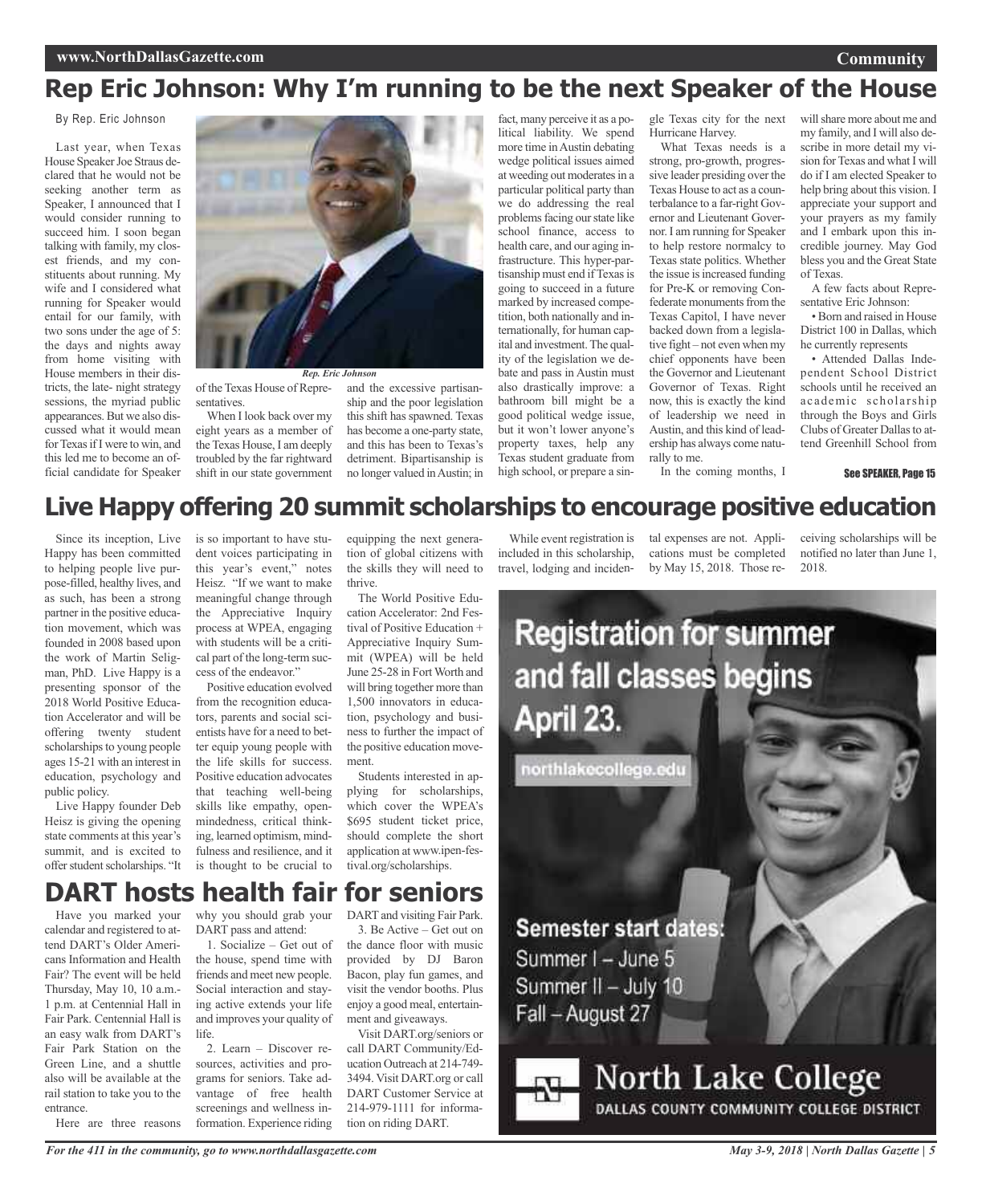# **Teachers and parents address gun concerns at Dallas ISD meeting**

By Rachel Hawkins *NDG* Staff Writer

Many concerned teachers, administrative, and parents voiced their concerns regarding having teachers 'locked and loaded' with firearms at the April 26 Dallas ISD board meeting.

The speakers shared how nervous they feel about students being in what they consider, "unsafe zones."

Joanna Cattanach, a mother and candidate for State Rep. HD 108, spoke before the board members regarding her concerns.

"My kindergartner now has to undergo active



*Teachers, parents and administrators dress in red with the word 'respect' to show concerns about teachers being armed in their classrooms.*

shooter drills and hid in the because of DISD policy. I closet at his school at Robert E. Lee Elementary can't tell you how sick I feel knowing how unsecure a

classroom really is.

"I wish that he could've had a safe public school experience like I did," Cattanach said. "I can't tell you how frustrated it is to know that most of our school's doors are not even bulletproof. I can't tell you how many times I heard teachers tell me about the faults they have in classrooms from phones that don't work, to school doors that have large vents in them that can literally be kicked in."

The state of Texas already allows teachers who complete training to become school marshals.

Representative Jason Villalba, R-Dallas in an earlier statement said, "It's understandable that parents would be nervous about having guns on campus, That's why we created this to be tailored and narrow, and that the educators will also be highly trained peace officers."

Many people, especially teachers, do not like the idea of carrying guns to classes. They believe teachers are only there to do their job - teach their students.

So far the exact number of educators allowed to bring guns into their classrooms is undisclosed. Texas lawmakers decided to keep the information confidential for safety reasons.

According to Rep. Villalba, around 100 people, primarily in smaller communities, have completed the training.

President Donald Trump set off a national debate on arming teachers after the shooting in Florida at Parkland when a former student killed 17 students and teachers. Trump suggested one way to prevent these shooting is allowing 20 percent of the teachers to bear arms.

# **AT&T Byron Nelson tournament drives hope for area youth**

The AT&T Byron Nelson is more than just a top-flight professional golf tournament, it is also an economic driver for a program with a storied history of helping Dallas' youngest and most vulnerable citizens through the Salesmanship Club of Dallas.

"One of the things I appreciate about the Salesmanship Club, in particularly Momentous Institute is how early they begin to invest in these kids to help them understand no matter what their circumstances are, you can be anything you want to be," said former Dallas Mayor and U.S. Trade Rep. Ron Kirk. "Helping our kids and particularly underserved kids



*The real winners in the AT&T Byron Nelson golf tournament are the students served by the Salesmanship Club of Dallas and Momentous Institute. (Photo: Mark Humphries / Momentous Institute)*

get a start I think is some of Club, to their credit, has rethe most important work that any group can do. I

think the Salesmanship what charitable giving I hope the tournament bedefined in terms of golf at least and golf sponsorship

means. As they move back to Dallas and we welcome them back to Trinity Forest,

comes even bigger because the more successful the tournament is financially, the more the Salesmanship Club can do to help our young people."

The Salesmanship Club has been operating for more than 95 years and its members have been committed to transforming kids' lives. The Club unites more than 600 members by core values of fellowship, commitment, respectfulness and humility. Each year, day in and day out, Club members focus their dedicated efforts to support Momentous Institute, which builds and repairs social emotional health for kids and families through education, therapeutic programs, research

and training.

"Life is traumatic, and trauma that our students and children experience is incredible," said Michael Sorrell, president of Paul Quinn College. "I think sometimes as you get older, really unless you are coming into contact with students on a regular basis you can lose sight of that. When I think about everything that our students go through, I don't think there can be enough Momentous Institute."

So while the world's best golfers send their drives soaring during the competition beginning on May 16, remember they are also sending the hopes, dreams and expectations of area youngsters soaring as well.

# **AVID Model Showcase shows educators best practices**

Young Women's STEAM Academy at Balch Springs Middle School recently hosted the Dallas ISD AVID Model Showcase where more than 50 educators gathered to learn and see best practices about AVID hands-on.

The showcase experience included Dallas ISD Trustee Jaime Resendez, Deputy Superintendent Israel Cordero, Deputy Chief Stephanie Elizalde, and a few others who came to support AVID and share a few words of inspiration.



The showcase experience included classroom observations and a chance to speak with experienced

AVID teachers, administrators, and students.

Dallas ISD is celebrating 16 years with the AVID program and is thrilled to have two AVID National demonstration schools in the district, T. J. Rusk Middle School and A. Maceo Smith New Tech High School. As the program continues to grow, it is adding more campuses and working hard to show student achievement through proven data.

Tamika Stevenson and Ebony Palmer, AVID District Coordinators, work daily with campuses to make sure the four domains of AVID are met: Instruction, Systems, Leadership, and Culture. AVID's mission is to close the achievement gap by preparing all students for college readi-*Dallas ISD*

ness and success in a global society.

"I have a degree in the STEM field and have always valued the importance of training young women in the areas of STEM," said Dallas ISD Chief of School Leadership Stephanie Elizalde. "As educational leaders it is critical that we to teach our young women three C's – Competence, Courage and Compassion, and it is clear today that the young women at this school are truly being led by example."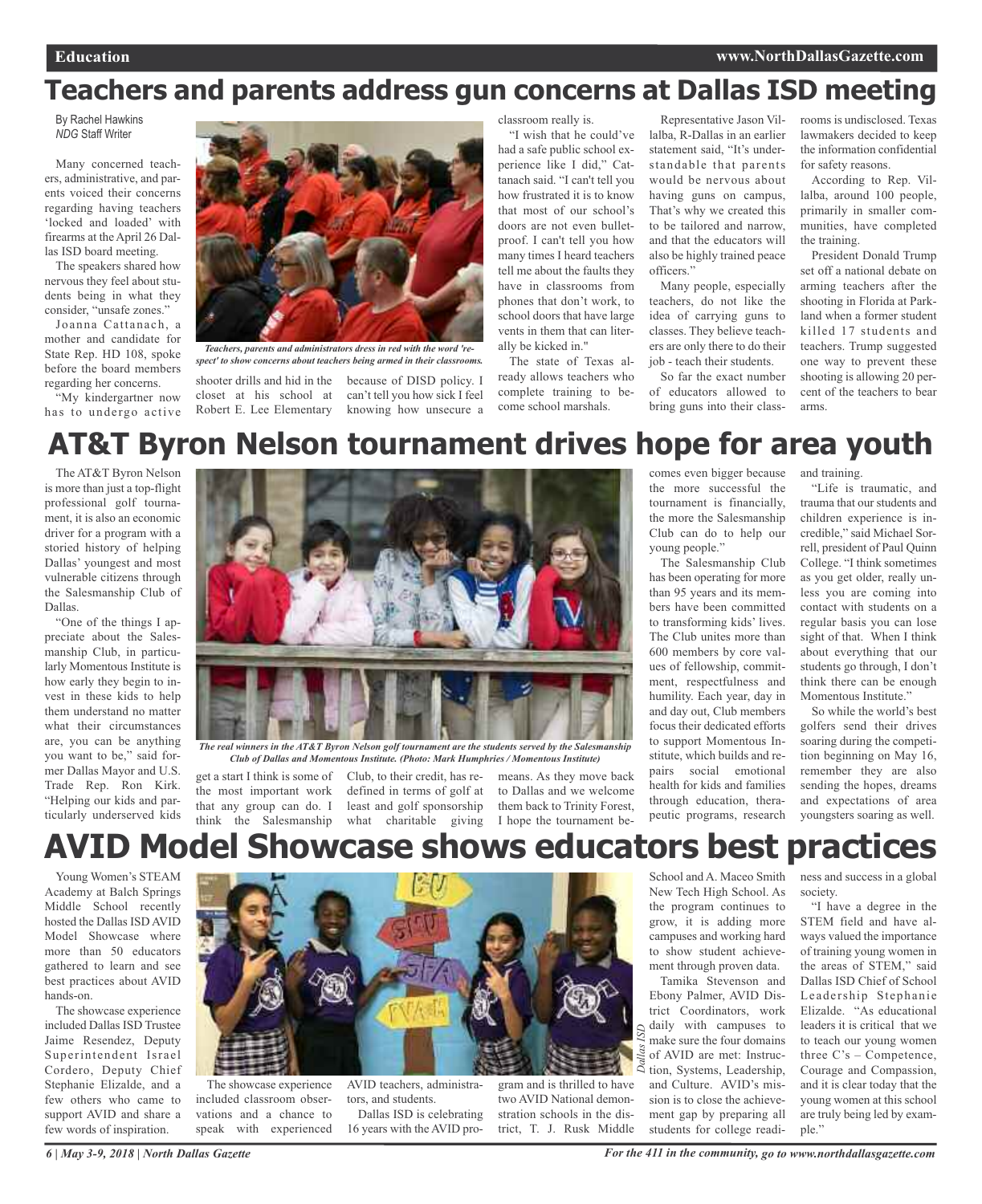# **The passion of art brings Plano community together**

By Rachel Hawkins *NDG* Staff Writer

As the sun set on a warm Friday afternoon, the golden streets of historical Downtown Plano were filled with the sounds of live music, laughter, and the tangling smell of various foods.

The Plano Artfest that took place in the Downtown Plano Arts District was held from April 27th to 28th. Families, local artists, and several vendors were invited to explore the creativity of works that was designed by many craftsmen and artisans.

Among these artists in the middle of a park, was a man who was spray-painting a



*Huberts Lemonade proved to be popular among the young visitors to Plano's Artfest. (Rachel Hawkins / NDG)*

piece of work that was hung between two trees.

"We do this event every year," Eder Martinez said. "What I'm doing is using aerosol to make siggraph art. We're using cellophane

wrap. We wrapped it around the trees and now we're creating art."

The art Martinez was working on took him 15 to 20 minutes to complete.

The festival was designed

to be built around artistic inclusiveness, creative curiosities, and cultural connections. During this event there were various works of arts that were being showcase. There were woodcarvers, glass blowers, painters, henna designers, and entertainers.

It also feature performances from local art groups, family chalk art, and a kids zone with bounce houses, face panting

In the crowd, and entertainer dressed as a purple 7 foot fairy in stilts entertained and took photos with families. She fluttered around the fair gracefully with a scepter talking to people at the festi-

val.

"I am a fairy and this is my first year doing the Art Festival, but I do other festivals around the area," an entertainer who played Arita the fairy said. "I usually do the renaissance festival, but I am enjoying this festival a lot. There is so many lovely people."

Artists that range from professional, amateur, visual artists, or performing artists were encourage to participate in the art fest.

One of the activities featured at the art fest was a section where people were using chalk to write on cars. Chalk My Car returned to the festival for it's second year in the row

"This originally started out as a way to buy more cars, but then I was thinking about how to modernize them" Tony Coke, chalk star said. "Now it has turned into my full time business. I have been doing this full time since the first of January 2018, but I actually started easing my way into it in 2017.

"I started with one car and now we have four cars," Coke said. "These cars have photo booths inside them as well. Typically for an event like this, we will partner with a sponsor and put their brand on the cars as well asthe digital and physical photos.

# **Irving Concert Series will feature Latin Rhythms in May**

Irving's annual concert series showcases live music performances by bands from across the state. The 2018 series brings a variety of tunes to the stage with two exciting themes.

In May residents are invited to groove to the 'Latin Rhythms' of Tejano and Salsa bands, featuring a performance by the top Selena tribute band in Texas. Gourmet food trucks will be onsite at all shows.

Concerts run from 7 to 8:45 p.m. Parking and admission are free. In the

event of inclement weather, shows will be moved to an indoor location. See details on the inclement weather plan at the bottom of the page.

The May 4 evening concert has been moved to the ballroom of the Heritage Senior Center, 200 S. Jefferson.

Food vendors will be in

the parking lot, and attendees are permitted to bring outside food as well. No alcohol, glass containers, smoking or pets are permitted inside the building.



For the 411 in the community, go to www.northdallasgazette.com May 3-9, 2018 | North Dallas Gazette | 7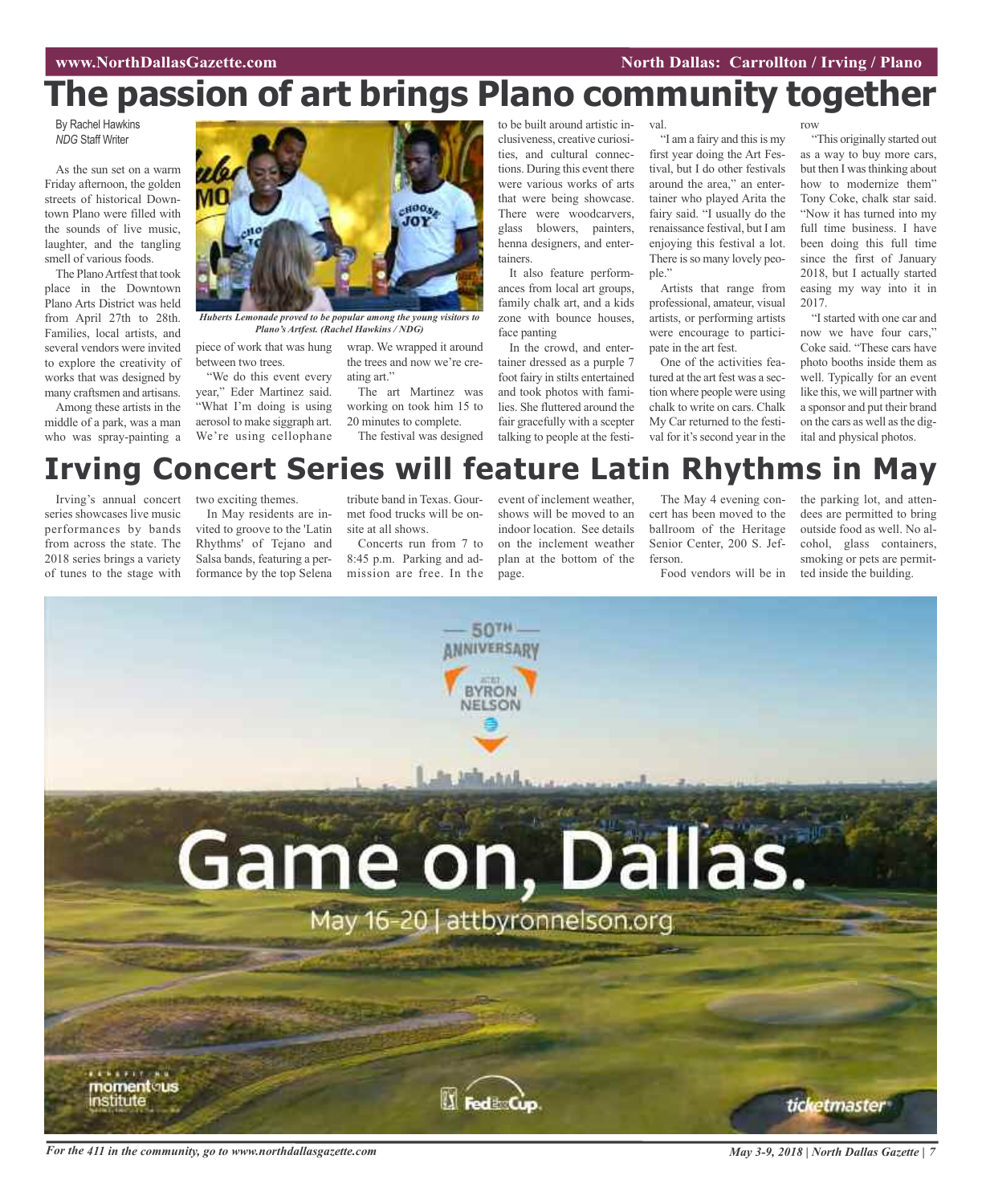### **City Briefs**

### **Allen**

**Talking History: When the World Seemed New: George H. W. Bush and the End of the Cold War** will be presented on May 8 at Allen Public Library - Upstairs Program Room, from 7 p.m. to 8:30 p.m. Attendees will learn how President George H. W. Bush responded to one of the most critical turning points in modern history, the end of the Cold War, with Dr. Jeffrey Engel, of Southern Methodist University. Free; no registration Ages 16+; younger children welcome with an adult. For more information contact (214).509.4905.

### **Carrolton**

**"May the 4th Be With You"** Star Wars Event will be held on May 4, in Downtown Carrollton from 4 p.m. to 6 p.m. There will be Star Wars-themed booths, activ-

ities, laser tag, and games. Two movie screenings will be at 5 p.m. and 8 p.m. in the Plaza Arts Theater located in the Downtown Carrollton Square.

**Dallas**

The African American museum is hosting their **33rd annual Fundraising Gala** at the Renaissance Dallas Hotel, May 5 starting at 6:30 p.m. Guests will experience a vibrant and glitzy Harlem Renaissance-styled cabaret as the African American Museum, hosts its annual fundraising gala and auction. This particular event raises critical resources to support museum operations, its key programs and recent, upcoming or permanent art exhibitions, including: The Souls of Black Folks; Facing the Rising Sun: The Freedman's Cemetery; The Levenson Collection of Jazz; Monti-

cello: The Legacy of Slavery, and Tina Williams Brewer-Rising from the Thicket: A Retrospective. The event also supports the Museum's enriching and educational Science of Art STEAM summer camp, serving disadvantaged youth from the southern and western sectors of Dallas.

**The Power of 3 Women** will be held on May 6. Dr. Ester Davis, Valder Beebe, Dr. Linda Amerson will be honored with the Aquarius Award, and will also bestow "Power Awards" to nine women of Hamilton Park UMC. These women are entrepreneurial, spiritually focused, humanitarian, philanthropic, and dedicated to making the world a better place. For mpre information visit @valderbeebeshow on facebook.

Her Nexx Chapter, Inc. is

hosting **High Tea at the Rosewood Mansion and Straight Talk with Female Doctors** Sunday, May 20, 2018, at the Mansion on Turtle Creek, Promenade Ballroom (2821 Turtle Creek Blvd. Dallas, Texas 75219). Guests are invited to enjoy high tea, fashion, social connection and a panel of female doctors who understand the challenges of women's health. Discussions will present holistic, wellness and alternative options for today's women transitioning into

new phases of their lives. The panel of doctors will provide an overview of the dynamics in regards to optimal health and hormonal imbalance. From alternative medicine to traditional, from treatments for PMS, premenopause or postmenopause to low

sex drives or thyroid unpleasantries. Ladies will learn about several approaches within their reach to find relief to lifestyle changes, addressing the health concerns of today's women.

Proceeds will be donated to support women in active treatment for breast cancer.

To purchase tickets for this event, contact Her Nexx Chapter, Inc. at www.HerNexxChapter.com.

The Dallas Arboretum and Botanical Garden's Artscape Chairwoman, Kaki Hopkins, announced that the most famous name in gardening, entertaining and decorating, **Martha Stewart, is the Great Contributor** to Art Award honoree and speaker on May 11 at Rosine Hall to talk about her latest book. Just released, Martha's Flowers: A Practical Guide to Growing, Gathering, and Enjoying features decades of Martha's gardening advice, along with more than 100 creative arrangements by

Kevin Sharkey, her longtime friend and colleague.

A reception starts at 10 a.m. with book sales, signing and bidding for the Invitational FineArtAuction silent auction, which will be donated by dozens of acclaimed artists and local Dallas notables. The luncheon begins at noon.

### **Grand Praire**

Traders Village will host their **Cinco de Mayo Celebration** on May 5 at Traders Village in Grand Prairie. There will be live music and fun on THREE different stages at Traders Village on Saturday and Sunday. The music starts at 11a a.m. under the Blue Expo and 12 noon under the Big Red Patio each day. Admission is free and parking is \$4. For more information visit, tradersvillage.com/grand-prairie or call 972-647-2331.

### **www.NorthDallasGazette.com**

# **The NNPA journalism fellowship open to all HBCUs**

By Freddie Allen Editor-In-Chief NNPA Newswire

The National Newspaper Publishers Association (NNPA), in partnership with Chevrolet, recently announced that the 2018 Discover The Unexpected (DTU) Journalism Fellowship will now accept applications from communications and journalism students attending any one of the Historically Black Colleges and Universities (HBCU) across the country.

In 2016, the DTU Journalism Fellowship launched at Howard University. The following year, the program expanded to include Morehouse College, Spelman College and Clark Atlanta University. Now communications and journalism students at more than 100 HBCUs can apply.

"This year's program also provides an opportunity for the aspiring, young journal-



*Discover The Unexpected Journalism Fellows (from left-right): Noni Marshall (Howard University); Alexa Imani Spencer (Howard University); Darrell Williams (Morehouse College); Tiana Hunt (Clark Atlanta University); Ayron Lewallen (Morehouse College); Taylor Burris (Spelman College); Jordan Fisher (Clark Atlanta University); and Kelsey Jones (Spelman College). (Freddie Allen/AMG/NNPA)*

ists to look beyond the newsroom for story ideas," said Michelle Alexander, the diversity marketing manager for Chevrolet. "They will have an opportunity to travel across several states in the all-new 2018 Chevrolet Equinox to discover inspiring stories along the way."

Hip-hop legend MC Lyte will also return as the program's ambassador. For the third year in a

row, *The Washington Informer* and *The Atlanta Voice* will participate in the program; the *New York Amsterdam News* in New York City and *The New Journal & Guide* in Norfolk, Va. will also host DTU journalism fellows.

"DTU fellows will be assigned to write stories that spotlight positive and powerful people and events," according to a media advi-

See HBCU, Page 10



*For the 411 in the community, go to www.northdallasgazette.com*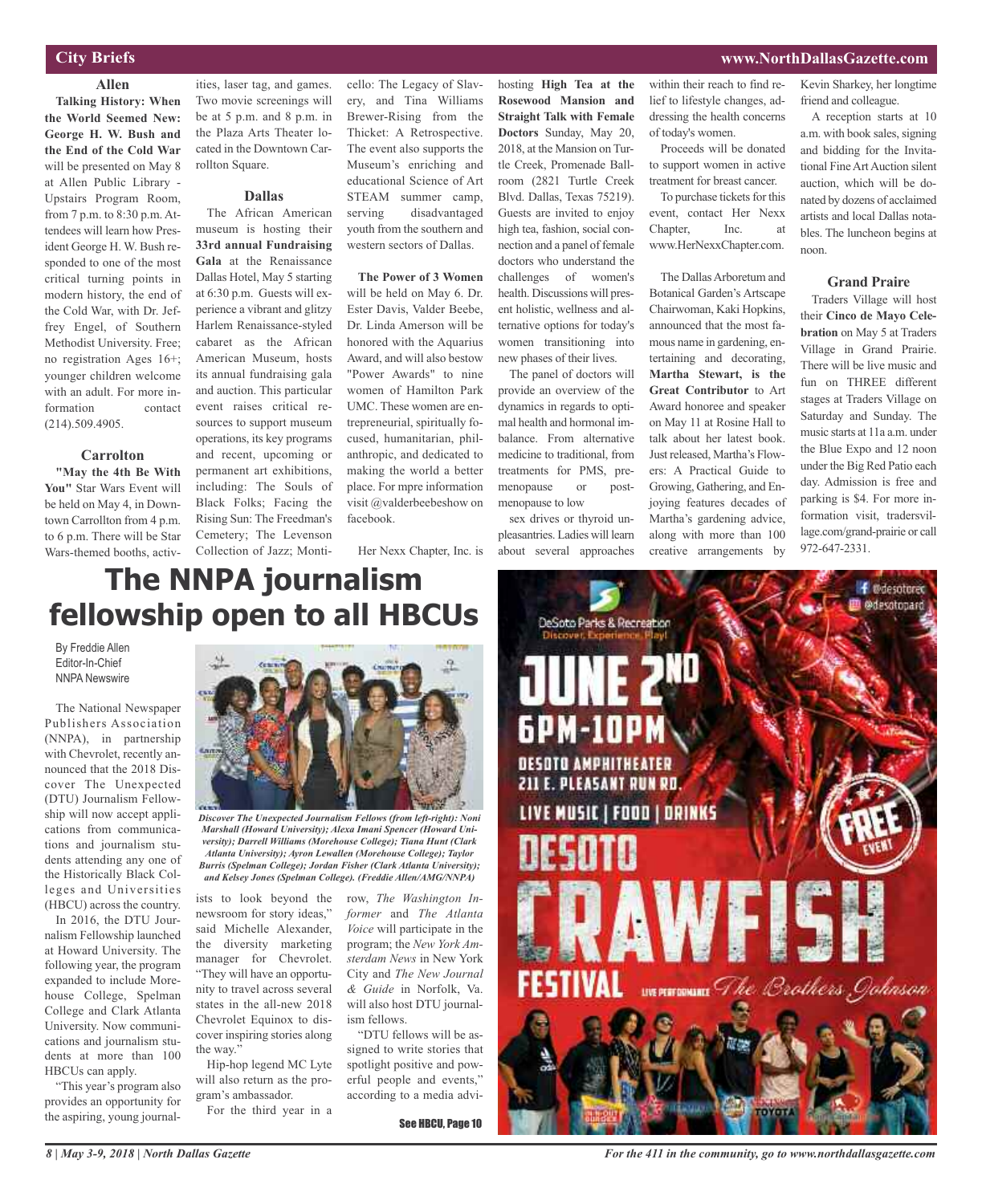# **Dallas' Arts N' Beats raises funds for charity cause**

By Rachel Hawkins *NDG* Staff Writer

To end off Dallas Arts Month with a bang; artists, sponsors, and creators of all types gathered at the Fashion Industry Gallery to celebrate the 2nd annual Arts N' Beats on April 28.

This charitable event highlighted *The Pursuit of Hope*, which is a social movement for those who have impairments. This is a feature-length documentary telling the story of the Haitian Amputee Football Team as they pursue the World Cup of Amputee Soccer.

The goal is to not only encourage those with impairments to break through physical and social barriers but to raise awareness so that one day the sport can be adopted by FIFA and the Paralympics.

"This is really just a creative space for those across DFW that are involved in art, fashion, film, cinematography," Sean R. Dougherty, business strategist of Giving Excellence

began to play tackle football correlated with an earlier onset of cognitive problems by 2.4 years, and behavioral and mood problems by 2.5

"There is something unique about the age you start playing football," says Alosco. "There is something about it that is contributing to those symptoms." He notes that some athletes included in the study began playing tackle football as early as age 5 or

"There is a recommendation that children under the age of 14 shouldn't play tackle football," says senior author Ann McKee, chief of neuropathology at Boston VA Healthcare System and

years.

6.



*Desmond Blair, an amputee artist, paints live at Arts N'Beats in Dallas. (Photo: Rachel Hawkins / NDG)*

Movement said. "The real mission behind this event is to support the Pursuit of Hope. We're giving opportunities to those in Haiti so they can get their lives and jobs back. They are seen as outcasts within their own community, but this is giving them an outlet to become part of a soccer team.'

Nearly 1 million people in Haiti are amputees or

director of Boston University's CTE Center. "This paper would provide some

**Not just CTE** The researchers were surprised to find that younger age of exposure to football was not associated with increased pathology in the brain. Furthermore, the relationship between younger age of exposure to football and earlier symptom onset occurred both in players who were diagnosed with Chronic Traumatic Encephalopathy (CTE), a progressive degenerative brain disease found in people with a history of repeated head trauma, and those who

support for that."

**FOOTBALL,** continued from Page <sup>4</sup>

have disabilities. Since many of their families consider them cursed, they are forced to deal with poverty, lack of jobs, and sometimes even homelessness. *The Pursuit of Hope* tells the story of team members as they seek to find acceptance in their own country and desire to become models of hope for Haiti and the rest of the world.

One of the featured artists

portant result of this study," says McKee, who notes that 211 of the players in this study had been diagnosed with CTE after death, while the brains of most of the remaining 35 showed signs of other neurodegenerative diseases, like Alzheimer's disease.

"This finding wasn't just for people who died of CTE, this was for people with any disorder that affected their cognition, behavior, or mood. Early exposure made them more susceptible to any later life pathology," says McKee, who hypothesizes that early exposure to tackle football somehow decreases a person's "cognitive reserve" their ability to resist symptoms of any brain disease. **Parents and Pop Warner** Alosco points out that the

highlighted at the event was Leroy Roper Jr, a journalist, artist, and writer. He has been an artist since he was five years old. He was an award-winning professional journalist before he finished high school. This event also marked the 30 year anniversary of the first article written about him in New York.

"My works are internationally known as Portraits of the Soul," Roper Jr. said.

years before age 12 are especially critical for brain development, and that may have played a role in the findings.

**AI can detect athlete's concussions years later**

"Those are the ages where the gray matter of your brain is really growing, the vasculature of your brain is really growing, the connections between neurons are forming," he says. "Neurodevelopment is really at its peak."

The study has several important limitations, most notably selection bias in the brain collection itself families of players with symptoms of neurodegeneration are far more likely to donate brains to research. In addition, Alosco and his colleague Jesse Mez, an as"I paint canvas nine by ten feet to 20 by 30 feet. My works are called Portraits of the Soul because I talk with the people who come into work with me about what's happening with their lives. Then I interpret their reality into my world of fantasy.

"For example, if someone's going through major changes in their lives I'm going to paint them as a symbol of change. I may put them on fairy wing or give them giant butterfly wings because when you come out of the cocoon of the past, you are than able to fly upon your own wings. For me, one-half of those wings represents the worst experiences you've had in your life, and the other half represents everything else."

Amputee artists, models, and creators also performed live at the event. Among these artists was Desmond Blair. He performed live art by painting in front of a crowd. Due to his tenacity, determination, and staying focused; he went from crayons to paint brushes

sistant professor of neurology at BU School of Medicine, gathered data on symptom onset by interviewing family members of players, who may not have perfect recall.

Despite the limitations, the research adds to a growing body of evidence pointing to the dangers of repeated head trauma, especially in young athletes, and it appears to validate increasing concern among parents and players. The number of American kids ages 6–12 playing tackle football dropped to 1,217,000 in 2016, down slightly from 1,262,000 in 2015, according to the Sports & Fitness Industry Association. Pop Warner, the largest youth football program in the world, has

and from drawing stick figures to portraits while graduating from high school at the age of 16 years old.

"Born with what some may call a disability I use my art to inspire and demonstrate that impossible. I'm possible," Blair said.

Another artist who was featured at the event was a writer called Nick F. Hawkins.

"I'm known as 'Nick the Writer,' and I wrote the book *Woke Up on The Wrong Side of The Universe*," Hawkins said. "When you look at my poetry you'll see that there are two poems in one. Every poem I write out in rhyme format, and then I have a cryptic sub poem in every one of them in light purple that describes in a shorter phrase of what that poem meant."

The event also featured a fashion show where models, including amputees, walked that stage to show off the latest designs.

officially limited contact during practices since 2012.

McKee and Alosco hope that the findings will further elucidate risk factors for neurodegenerative diseases like CTE, and eventually pave the way for early detection of CTE, which currently is only diagnosed by autopsy.

"Continuing to tease apart what affects the disease development, what affects the symptoms, will help us move forward and eventually identify who's at risk," says Alosco, "and eventually develop diagnostic clinical criteria."

The National Institute of Neurological Disorders and Stroke, the Department of Defense, and others funded the study.

*Source: Boston University*



were not.

"I think that's a really im-

*NDG Entertainment Ticket Giveaway!!! Follow North Dallas Gazette on Facebook, Twitter and Instagram to keep up on all the latest!!!*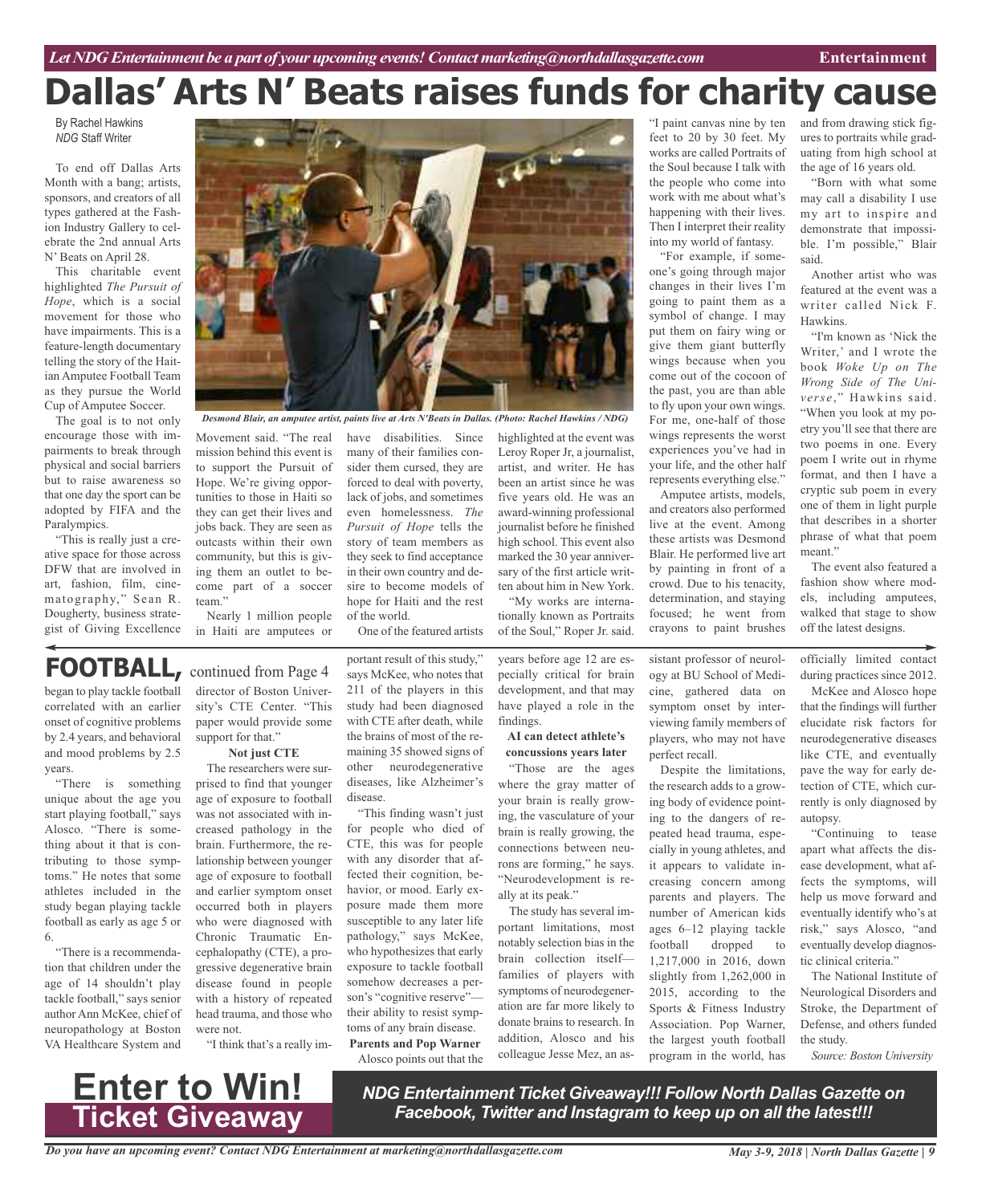# **Five movies to see at the 2018 Dallas International Film Festival**

Movie buffs have plenty to choose from to see at 12th annual Dallas International Film Festival (DIFF). In fact more than 100 films from 25 countries are featured in the eight-day festival. Several venues are hosting the event around town they include:

• The Magnolia in Uptown's West Village

• Studio Movie Grill – Spring Valley

• Alamo Drafthouse – Cedars and more

It is hard to figure out

*Jurassic Park is celebrating the 25th anniversary of its theater debut.*

what to see with so much to choose from, but here are five suggestions:

• *Won't You Be My Neighbor* - A film focused on the

legacy of Mister Rogers by Academy Award-winning filmmaker Morgan Neville (*Twenty Feet from Stardom* ) • *First Reformed* – A film directed by Paul Schrader following Reverend Ernst Toller (Ethan Hawke), a solitary, middle-aged parish pastor at a small Dutch Reform church in upstate New York on the cusp of celebrating its 250th anniversary

• *Sammy Davis Jr.* - I've Gotta Be Me – Directed by Samuel D. Pollard, the film is the first major film documentary to examine Davis' vast talent and his journey for identity through the shifting tides of civil rights

and racial progress during 20th-century America

• *Eighth Grade* – Bo Burnham directs this film about 13-year-old Kayla endures the tidal wave of contemporary suburban adolescence as she makes her way through the last week of middle school

• *Sons of St. Clair* – A music documentary directed by Tim Newfang following Krayzie and Bizzy of iconic R&B group Bone Thugs N Harmony into the recording studio as the duo sets out to prove to the younger generation that they can still create relevant music today

As a bonus recommendation, how can you skip a chance to see *Jurassic Park* on the big screen again as the film celebrates it's 25th anniversary.

For show times and a listing of all the movies in the festival visit www.dallasfilm.org. The event promises to be a movie lover's paradise.

## **Inaugural Plano Comedy Festival comes to North Texas** atre.com. Single day

The Plano Comedy Festival will hold Plano's largest comedy event from June 7– 10.

This event will feature headliners like Aaron Aryanpur, from Funniest Comic in Texas, FOX, Jonny Bratsveen from

Comedy Central's Hart of the City, Mac Blake from Just For Laughs in Montreal and Josh Johnson from Comedy Central, FOX and 40 of the best stand-up Texas-based comedians who have performed all over the coun-



# **Win tickets to DCT's Jungalbook**

The Dallas Children's Theater brings to stage Kipling's original 1894 coming of age tale. Young fans will join Mowgli in learning the moral lessons of home, betrayal, life and death, and loyalty.

*NDG* readers can win tickets for two to see the show opening weekend. Visit our Facebook page and tell us why you love Kipling's beloved The Jungle Book for a chance to win tickets. Selected winners will need to pick up the tickets at our office before Thursday.

Mowgli lives in the jungle surrounded by panthers, bears, wolves, snakes, and tigers. They are his protectors, and he believes he is one of them.When Mowgli comes face to face with a fearsome tiger, he is forced to choose between his bond with the jungle and the reality of his humanness. This classic story of the struggle for survival and a place that feels like home will have audiences on the edge of their seats.

Jungalbook is on stage at DCT from May 4-26, the recommended ages for the audience are theater fans 5 years old and up. Visit DCT.org for tickets and showtimes.

try.

This is the first year of the Plano Comedy Festival. It was founded to support the rapidly growing comedy community in the North Texas Area as well as highlight some great Plano born and raised Co-

"The fellows will be responsible for all aspects of storytelling: writing, videography, photography,

the course of the internship, each team's road trip will take them to two different cities where they will spend four-week intervals working alongside experienced staffers at NNPA member

Alexa Imani Spencer, a journalism student at Howard University participated in the program last summer, working at The Washington Informer. "Working for a historically Black publication helped me to understand the full worth of our institutions, as Black people," Spencer said. "[The fellowship] helped me to understand that there has always been a voice throughout

newspapers."

ing."

medians.

This event will feature two shows a night, and on Sunday night there will be a Comedian Roast Battle at World Famous Hyenas Comedy Club. On Thursday night the event will be held at Taste of the Is-

lands, a Dallas Comedy Scene mainstay. Friday and Saturday nights will be held at the Art Centre Theatre in Plano.

Individual tickets for the shows are available for \$15 online up to the day of the festival at artcentrethe-

ways been a need to not only report the news of Black America to the world at large, but also to be an advocate for the empowerment of African and African American communities across the United States and around the world."

Dr. Chavis said that the partnership between the NNPA and Chevrolet is setting a standard for the rest of corporate America.

"This is not about philanthropy, this is more about engaging the African American community through the contributions of Chevrolet to the NNPA," Dr. Chavis said. "It really strengthens one of the fundamental institutions in the Black community, which is the Black Press.'

Spencer said that the 2018 DTU fellows will not only experience personal growth, but that they will VIP passes are available for \$25 and \$4) at artcentretheatre.com. Sunday night will be a free event with a two-item minimum. Free parking is available at all venues.

passes and full weekend

also gain a family by completing the program. Spencer also said that the Black Press represents another avenue, where HBCU students can help the Black community thrive.

Dr. Chavis agreed.

"There are tremendous opportunities [in the Black Press] for HBCU journalism and communications students to not only to make their mark in the profession, but to also provide an invaluable service in the Black community," Dr. Chavis said.

The deadline to submit applications is April 30. Learn more about the NNPA's Discover The Unexpected Journalism Fellowship www.nnpa.org/dtu.

*This article was originally published at Black-PressUSA.com.*



sory about the program. history that has advocated for us and there will always be somewhere, where we can advocate for ourselves, so long as we continue the legacies of these publica-**HBCU,** continued from Page <sup>8</sup>

> Spencer continued: "The to preserve."

Dr. Benjamin F. Chavis, Jr. the president and CEO of the NNPA, said that the third year of the DTU Journalism Fellowship represents significant progress in the NNPA's ability to tap into the rising genius of African American millennials, exposing them to the

the Black community," Dr. Chavis said. "There has al-

power of the pen. "Journalism has experi-

enced renewed interest in

### research, on-camera reporting and social media post-This year, "the fellows will be placed in two, threeperson teams," the media advisory explained. "Over tions." Black Press is an institution that the next generation of young, Black journalists has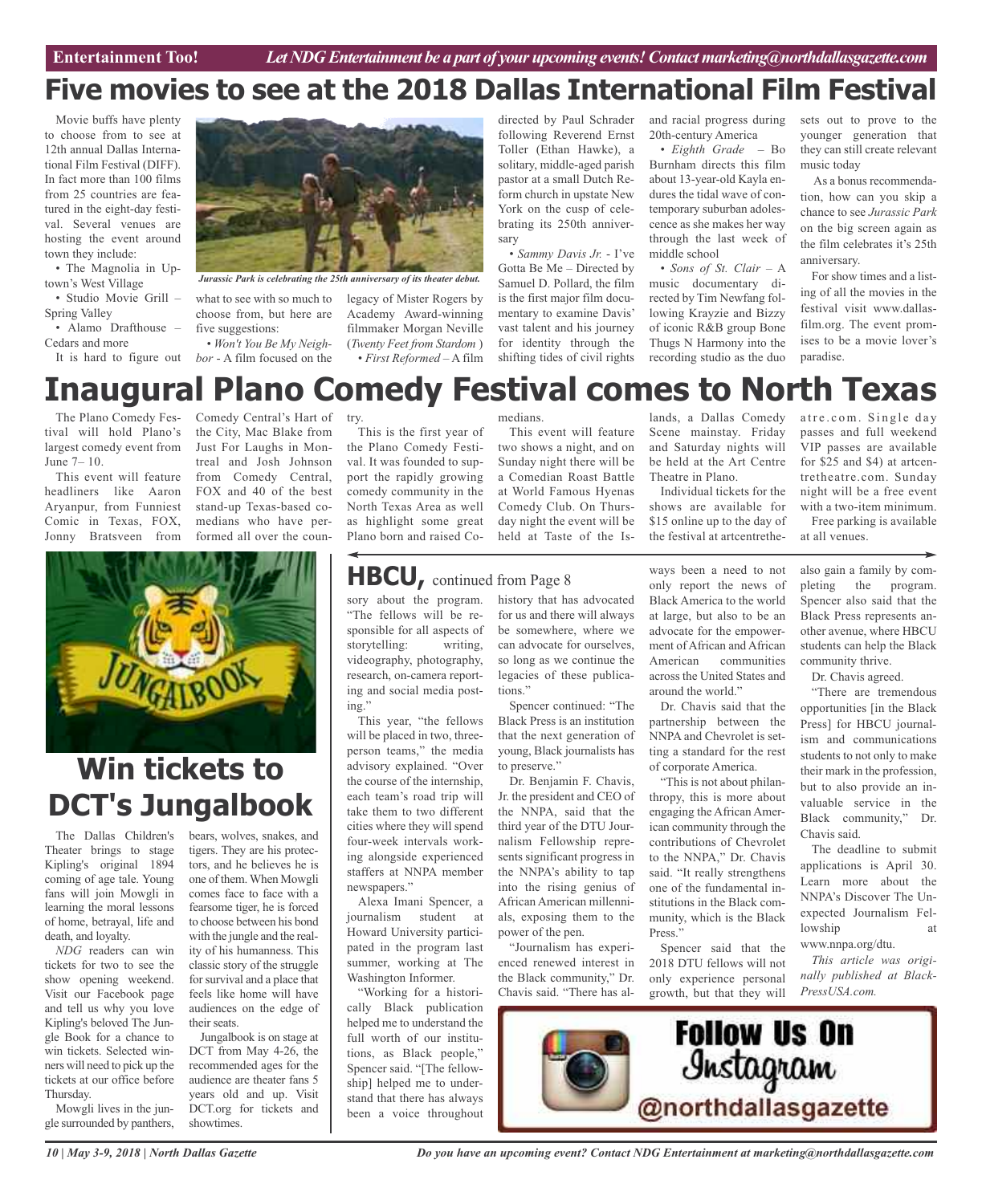holds.

# **Irving joining Shop Main Street America initiative**

The Irving Economic Development Partnership is collaborating with Women's Leadership LIVE (WLL) to roll-out a new national program in Irving called Shop Main Street America (SMSA).

On Friday, May 4, Shop Main Street America will provide free business development training for small business owners, with an opportunity for entrepreneurs to pitch their dream product(s) to the American Dreams Star Entrepreneur team for a chance to appear on television Home Shopping Network (HSN), reaching 96 million house-

Then on Friday evening, a shopping, dining, entertainment extravaganza will feature local vendors and family entertainment. Local businesses, community leaders and other organizations are working together to grow small businesses and revitalize the Heritage Crossing District Main

Street area. "Shop Main Street America is a great complement to First Friday Date Night in the Heritage Crossing District of Irving. The renewal of Irving's historic downtown area with small businesses, as well as the very

creative activities sponsored by local merchants are bringing new life to the heart of our city. It's resurrecting a wonderful nostalgic feel to our community, and we invite everyone to participate," Beth Bowman, President/CEO of the Greater Irving-Las Colinas Chamber of Commerce said.

The Shop Main Street America event, created by Irving Heritage Crossing District merchants, Main Street community leaders, Irving Economic Partnership and Women's Leadership LIVE, will feature a free business development workshop on creating a successful small business. The May 4 workshop 9 a.m. to 2 p.m. at The Study USA in the Irving Innovation Center at 801 W. Irving Blvd.

Workshop facilitators are successful entrepreneurs with proven tips on how to launch a small business and keep it on track, as well as advice for business owners who wish to take their business to the next level using social, broadcast and print media to gain exposure, marketing vs. branding basics, and financial advice from an angel investor.

Got something you think would be a winner on HSN? Entrepreneurs with dream products will have a chance to find out at the Shop Main Street America's "Pitch Contest"! Bring your product(s) and presentation to the Pop-Up Market from 5 p.m. to 7 p.m. The qualified winning entrepreneurs will have the opportunity to introduce their brand/products nationally on LIVE TV to HSN's 96 million households and win an opportunity to be showcased in upcoming publications.

Following the training, Shop Main Street America will move to Irving's Main Street for an evening of food, fun, music, and shopping. Training participants, local vendors and artisans are invited to put up a free product booth and make sales.

**Marketplace**

The family fun begins at 5 p.m. at Heritage Park. Children can receive free haircuts and kites from the First Responders at Irving Police and Fire Departments. After a meal at one of nearby restaurants, wrapup the evening with Irving's Concert Series at the Whistlestop Plaza.

To participate in the training program and to pitch your product, pre-register at www.shopmainstreetamerica.com.

# **Parkland's Rise to Success program helps employees continue education**

As a child, Axel Juarez suffered from a kidney disease that often left him hospitalized. He carries with him vivid memories of being a frightened kid in a hospital room surrounded by his parents and the "fantastic nurses who helped make the experience just a little more bearable. Not a lot of people have great memories of hospitals and most would rather avoid them, but those nurses helped shape what I would pursue as my own career."

Juarez is pursuing his dream as part of Parkland Health & Hospital System's Rise to Success Youth Fellowship program. The innovative program recruits and trains recent high school graduates to become patient care assistants at Parkland. While working part-time at Parkland, participants continue their education through the Dallas Community College District to achieve a degree in the



healthcare arena.

"This program provides a great opportunity for those who have an interest in a healthcare career but might not have had the opportunity or the resources to attend college," said Gerard Camacho, MPA, JCDC, Parkland Academy's Director of Career Development.

Juarez is one of 32 individuals currently enrolled in the Rise to Success program, with another 10 scheduled to join in May. In his application for the

program, Juarez wrote, "I want to be that nurse for a scared child and their parents, the one who helps alleviate some of the stress and fear that they may have. I want to help save a child's life just like mine was over a decade ago."

Currently working as a patient care assistant in the cardiology unit at Parkland and attending classes at Eastfield College with plans to enroll in nursing school at Brookhaven College to earn his bachelor's and

master's degrees in nursing, Juarez doesn't plan to stop there. He's set his sights on becoming a pediatric Certified Registered Nurse Anesthetist (CRNA) and "a leader in the medical field who inspires and trains future generations."

"I'm aware that some of the changes I want made may go beyond my time, but I at least want to leave a lasting impact and legacy that changes the healthcare field for the better, not just for a child, but for everyone in need," Juarez said. "That is my goal, that is my dream, and nursing is the pathway I have chosen to save lives and change the world."

Ana Laureano describes herself as an "average student, average daughter, average talent." But, she says, she does not have an average determination.

"I do not have the average dreams. I will bring change into the world. It

will take time, but certainly it will happen," she said.

Laureano, who is also part of the Rise to Success program, works weekends as a medical interpreter at Parkland and is in her second semester of nursing school. In her spare time, or what little of it there is, she's become what she describes as "passionate" about planning and calendars. "I color code everything and when it says it's time to go to the gym, I go to the gym," she says, laughing.

Still, it's that kind of determination that Laureano said will guide her in the future. As the second in her family to attend college – her mother is a teacher – the Rise to Success program "sounded too good" to be true. But she soon realized the Parkland program could help her achieve her goal of earning a BSN. From there, she's contemplating enlisting in the military followed by medical school with thoughts of becoming a surgeon who specializes in operating on babies who are still in the womb.

"I set my goals high. I love learning and I've always been fascinated by how the body works," Laureano said, noting that recently she's also thought about becoming a cardiologist.

"Parkland's Rise to Success program has opened doors for these futures leaders," Camacho said. "They are incredibly bright and talented individuals who have set their sights on goals that, thanks to this program, are within reach."

To learn more about how to become a part of Parkland's team, please visit www.parklandcareers.com. For more information about services available at Parkland, visit www.parklandhospital.com.

## **As they pay down college loans, Millennials are taking a hard look at homeownership**

*Parkland*

*Hospital / Facebook*

By Christopher G. Cox Publishing/Managing Editor www.realesavvy.com

(NNPA) As the U.S. economy recovers from a decade of slow growth, more and more millennials—generally defined as people born between the early 1980s and about 2004—are becoming a

significant factor in the real estate market, as they pay off student loans and become established in their professions.

And with more and more millennials hitting peaks within their education, Brooke Cashion, a broker with Allen Tate Realtors and the president of the Winston-Salem Regional Association of Realtors, said that she could see the correlation between education levels and higher real estate investments.

"I work with many, welleducated millennials who are finally working in the professions they trained so hard for and are settling down and getting married," Cashion

said. "Some are looking for more traditional properties, while others prefer modern construction, but they are all looking for a good real estate investment that will help them to grow their money."

As millennials begin to get on their feet financially after years of struggling with student debt and difficulty finding jobs in their chosen fields—Cashion explained that these same young people, tend to be conservative in their financial planning and want to avoid taking on more debt than they can comfortably afford.

In addition, Cashion also said that millennials are looking for homes that re-

flect their lifestyles, that allow them to live among likeminded neighbors, and that offer them the opportunity to be a part of the communities where they live.

"I find that millennials are very empathetic," Cashion said. "They want to play a

See LOAN, Page 12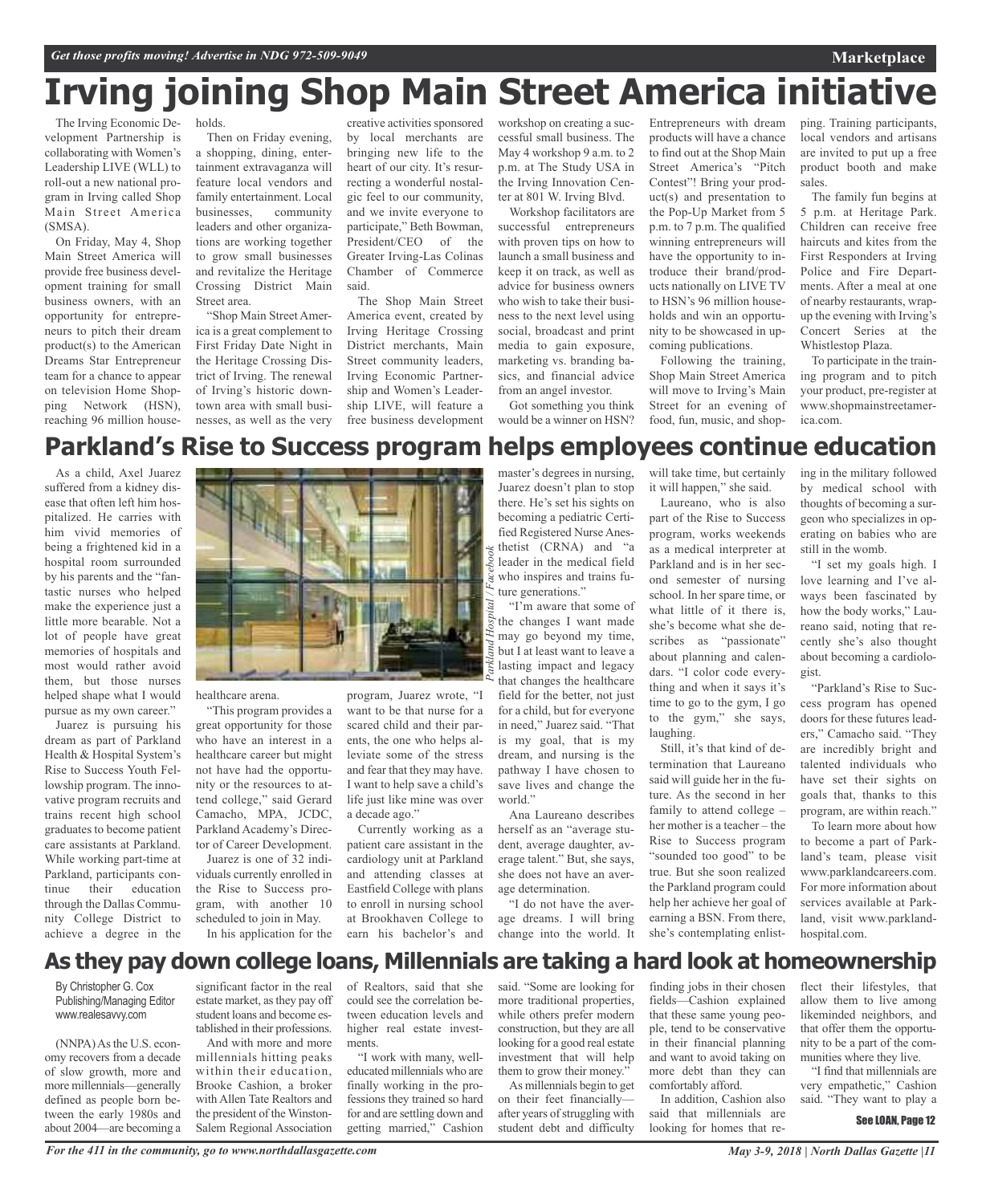# **LOAN,** continued from Page <sup>11</sup>

role in making their communities better places to live."

Brian A. Hudson, the executive director and CEO of the Pennsylvania Housing Finance Agency, agreed with Cashion, that community is very important to millennials.

"They want to live close to where they work, especially when they can obtain a mortgage that is less than the rent they are paying," Hudson said.

In addition, Hudson said that the hot rental market in the last five years has caused more and more millennials to evaluate the tipping point between paying rent and paying a mortgage.

"Even if they are not sure how long they will be in a certain community, many believe it makes sense to transition from renting to owning, when rent payments equal or exceed mortgage payments," Cashion said.

However, homeownership is not without obstacles for millennials, with Cashion noting a lack of housing inventory, as one of the major

conflicts. "I recently had a listing that had seven offers only a short time after it went on the

market," Cashion said. Millennials comprise 30 to 40 percent of Hudson's client base. Hudson noted that this level of interest is not unusual for quality properties in the current real estate market.

In addition, Hudson also

said that another important factor in reaching millennials, is making use of digital media.

"Running magazine and newspaper ads, as we did for years, does not work well with millennials. These days you have to be on Facebook, Snapchat, Instagram, Twitter and other social media, because that's what they rely on to get information," Hud-

son said. *Christopher G. Cox is the Publisher/Managing Editor of Realesavvy.com. His monthly column, focusing on community and economic development, appears in the Winston-Salem Chronicle. He also has a monthly radio program that can be heard on WTOB (980 AM) in Winston-Salem. Follow Chris on*

**VOTE,** continued from Page <sup>1</sup>

area of charter schools. Dallas ISD Trustee Joyce Foremen (who is listed as an endorsement on Sherman's website) challenged the candidates on their position.

Sherman said he is concerned about the proliferation of charter schools in South Dallas and wants to bring business to the table to address ways to improve the public schools.

Lockhart Jones is not as adverse to the charter schools. She noted charter schools have historically served disadvantaged children, and currently the community does not have the resources to compete globally, which is where today's students will have to compete.

There was one question from the audience concerning "rumblings" of corruption in one of the campaigns. Both candidates stated the forum was not the place for such a discussion.

MNPwill be held again on May 7, featuring runoff candidates in four local judges' races and the Constable's office in Precinct 4.

### **Other runoff races**

In the race for **Texas Governor**, former Dallas County Sheriff Lupe Valdez faces Houston area investor Andrew White after the two rose to the top of a field of nine candidates.

Valdez brought in almost 43 percent of the vote (carrying Dallas County by more than 63 percent). She wants to move toward universal healthcare, equality of opportunity in the job market, address school finance issues and clean water.

White calls himself a "common sense Democrat." He has a "Made in Texas" plan o creat 1 million new

jobs in the state over the next five years. He has also won the endorsement of three of the state's largest metro newspapers.

In the race for the **U.S. House of Representativesin Texas District 3**, Democrat Lorie Burch is in a runoff with Sam Johnson (who bears the same name as the Republican retiring from the seat).

Burch pledges that "visibility and accountability" will be the hallmarks of her time in office. She laments the partisanship in Washington and says she will be able to bridge the divide. Voting rights, education and healthcare are among her top issues.

Johnson describes himself as a "politician who listens more than he talks." He is a lawyer who has lived in the district his entire life (outside of his time in education). He touts his dedication to women's rights, healthcare and protection of Dreamers among his top campaign priorities.

In **Congressional District 6**, Jana Lynne Sanchez and Ruby Faye Wooldridge are engaged in a runoff to see who will compete for the seat vacated by Joe Barton.

Sanchez has a background in journalism and entrepreneurship. A self-described problem-solver, she said she originally had no aspiration toward politics but that the country is in dire need of leadership. Her four-point platform covers issues ranging from renewable energy to strong national defense.

Wooldridge is a minister and former counselor. As a divorced grandmother she says she can relate to many of the challenges in her district. She has extensive political

support experience and is focused on the economy, education and healthcare.

The race in **Congressional District 32** has Colin Allred facing off against Lillian Salerno for the opportunity to move onto the general election ballot.

Allred is a former NFL football player and a civil rights attorney. He describes a career-ending neck injury as a door-opening opportunity to pursue his dream of studying law and serving the community. He worked for Obama in HUD before returning home as a voting rights attorney and political counsel.

Salerno is a native Texan, entrepreneur and attorney. She is an advocate for the protection of healthcare workers, having written and passed legislation in that area. She also served as the Deputy Undersecretary for Rural Development during the Obama administration.

There are four local judicial races going to runoffs, beginning with the **68th District Court** where incumbent Martin Hoffman faces a challenge from Kim Brown.

Hoffman has been elected to the position three times, beginning in 2006. Prior to taking office he worked as an attorney for 13 years.

Brown grew up in Oak Cliff and is the daughter of a retired Dallas Police Officer. She has been practicing law for more than 20 years and has served as a visiting judge in Dallas County.

In the **193rd District Court**, incumbent Carl Ginsberg is facing a challenge from Bridgett Whitmore.

Ginsberg has been on the bench since 2007. He was a civil attorney in private practice from 1996 until the election of 2006. He is a Texas board-certified attorney.

Whitmore is a native of Dallas and graduated from Yale in 1995 before going to Tulane for her law degree in 1998. She has experience as both a private lawyer and assistant district attorney.

In **Dallas County Courtat-Law No. 4**, incumbent Ken Tapscott faces Paula Rosales in the primary runoff.

Tapscott was elected to the bench in 2006 and has been re-elected twice. He has more than 21 years as a civil attorney and was the 2017 "Elected Official of the Year" for the Dallas County Democratic Party.

Rosales is an attorney with



experience across five areas of law; and has lived in three countries, speaking three languages fluently. She held the advantage in the first round of voting, but didn't get a majority. In the **Dallas County**

**Court of Criminal Appeals No. 2**, Pamela Luther and Marilynn Mayse are in a runoff to see who will be unopposed in the general election.

Luther has worked as an attorney on both a prosecutor and a defense attorney. She received the highest number of votes in the first round of voting but did not win a majority.

**LEARN & GROW** 

Mayse is on her second try for judgeship having competed in 2016. She has 23 years of felony court experience following 11 years of military service.

*Twitter @realesavvy.*

In the Democratic primary for the **Texas State Board of Education, District 12**, Suzanne Smith garnered less than 50 percent of the vote, technically facing a runoff challenge from Laura Malone-Smith. However, Smith reported on Facebook that her challenger had filed paperwork to withdraw and conceded the runoff race, leaving Smith a clear path to face the Republican challenger in November.

**THRIVE** 

"I've eviginally from Sacramente. California, go learning about the history and culture of Dallas is really cool to me."

> AGENT-MARRIER Special Education Teacher



# apply online<br>CFBJOBS.COM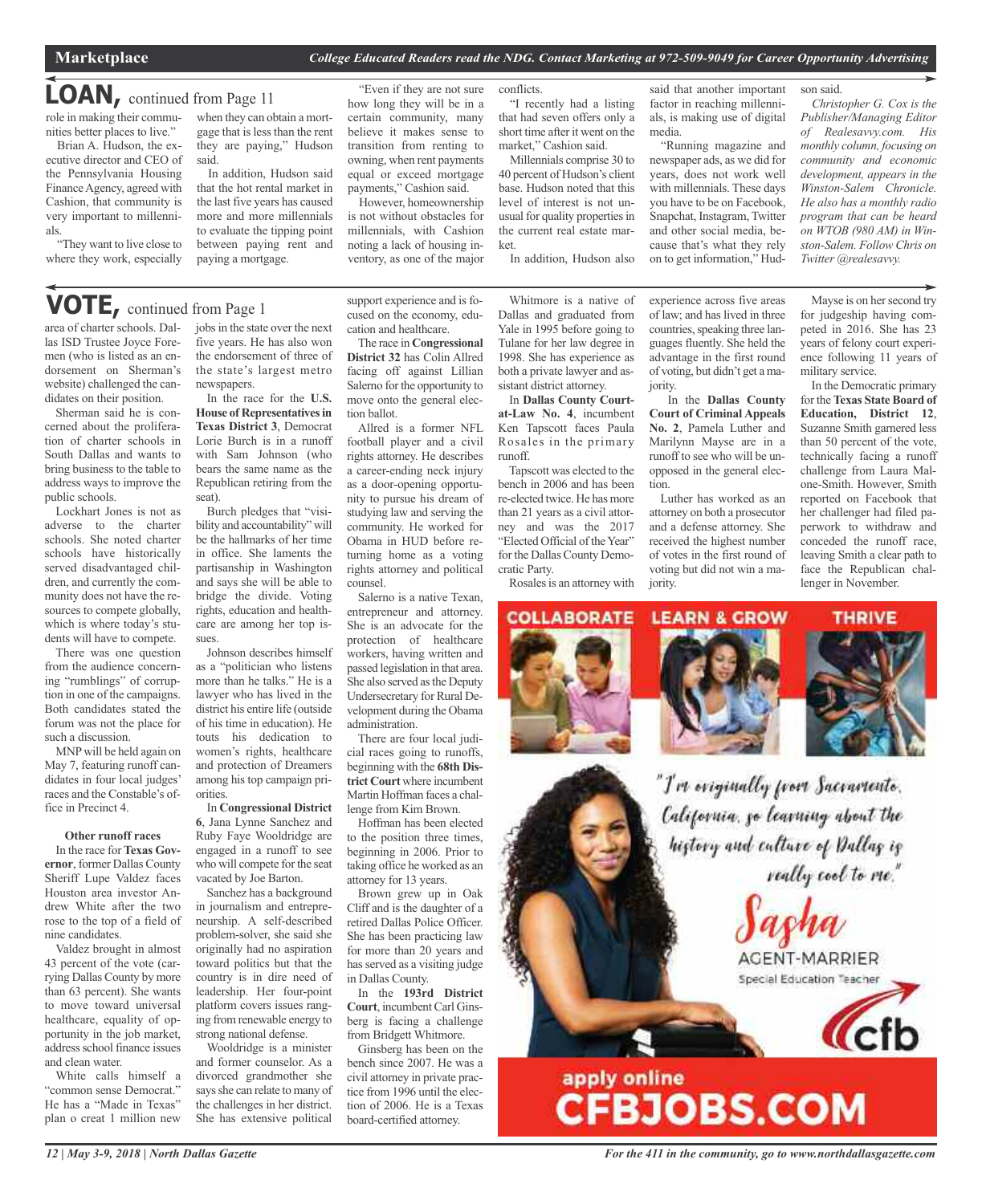# **Upcoming DFW area job fairs**

### **May 4 Internship Fair**

The Richardson Mayor's Summer Internship Job Fair will be held on May 4 from 9 a.m. to 3 p.m. at Richardson Operations Center, in Richardson. Each person attending the Job Fair must sign up separately and must dress Business Professional. Find more information ateventbrite.com.

### **May 10 Engineering, Tech and Security Fair**

The Dallas Engineering, Technology, and Security Clearance Job Fair will be held on May 10 from 10:00 a.m. to 2:00 p.m. at Crystal Banquet Hall, in Plano.

All jobs require US citizenship and a minimum 2 years of industry experience on top of a degree. Some jobs require an active clearance. There are 100s of jobs, and free resume reviews onsite. For more information on the employers attending, requirements for job opportunities and directions please visit: www.expoexpertsllc.com/.

### **May 10 Ft. Worth Career Fair**

The Fort Worth Career Fair will be held on May 10 from 11 a.m. to 2 p.m. at Sheraton Fort Worth Downtown Hotel, in Fort Worth. Positions include: Accommodations, Accounting, Advertising, Aerospace, Agriculture & Agribusiness, Air Transportation, Apparel & Accessories, Auto, Banking, Beauty & Cosmetics, Biotechnology, Chemical, Communications, Computer, Construction, Consulting, Consumer Products, Education, Electronics, Employment, Energy, Entertainment & Recreation, Fashion, Financial Services, Fine Arts, Food & Beverage, Green Technology, Health, Information, Information Technology, Insurance, Journalism & News, Legal Services, Manufacturing, Media & Broadcasting, Medical Devices & Supplies, Motion Pictures & Video, Music, Pharmaceutical, Public Administration, Public Rela-



tions, Publishing, Real Estate, Retail, Service, Sports, Technology, Telecommunications, Tourism, Transportation, Travel, Utilities, Video Game, Web Services. Register at www.eventbrite.com.

### **May 10 GardaWorld Jobs**

GardaWorld Jobs will be hosting a Veterans Job Fair on May 10 from 11 a.m. to 3 p.m. at the AT&T Stadium, in Arlington. Transitioning military, veterans, and their spouses can meet with recruiters from dozens of companies. The event is free for attendees. They are encouraging veterans to join our team and explore careers in Armoured Truck Transport, Cash Vault Services, High Profile Security Services jobs, and more. Register at www.eventbrite.com.

### **May 12 El Centro West Campus Resource Fair**

El Centro College West Campus will host their Community Resource Fair on Saturday, May 12 from 9 a.m. to 1 p.m.

This free event will include: an employment fair, Family Support Services, El Centro College Programs, free health and wellness screenings and music and fun for the entire family!

For more information on this opportuntiy, email mmedina@dcccd.edu.

### **May 15 Arlington Answers Job Fair**

The ArlingtonAnswers 2018 Job Fair will be held on May 15 from 10 a.m. to 2 p.m. at The Church on Rush Creek, in Arlington. This year internship within the IT field will be pro-

## **Paid Internship opportunity for writers, college students in the Dallas Area**

The *North Dallas Gazette* has an internship

position available. The goal is to provide students and aspiring writers an opportunity to gain published clips, experience and professional feedback. The position is for up



to 20 hours a week at \$8.00 per hour. Applicants must have reliable transportation.

**Send resume and writing samples to: businessoffice@northdallasgazette.com**

## TISEO PAVING COMPANY

419 E. Hwy. 80, Mesquite, TX 75150 Tel: (972) 289-0723 Fax (972) 216-5637 www.tiseopaving.com

Performing Concrete Street Paving in the Metroplex Area We Accept Subcontracting Bids For All Public Works Projects in the Dallas Area. We Are Accepting Applications for Concrete Mixer Drivers and Heavy Equipment Mechanics

**Equal Opportunity Employer** 

vided, along with free social media headshots. For more information visit www.eventbrite.com.

### **May 16 Lattimore Materials Company Job Fair**

Lattimore Materials Company Open House is holding a job fair on May 16 from 10 a.m. to 2 p.m. at 15900 Dooley Road in Addison. There are positions available for professional mixers, drivers, tankers and diesel mechanics. You must be 21 to apply. For more information visit workeco.wfsdallas.com.

### **May 17 Choice Career Fairs**

Choice Career Fairs is holding a Dallas Career Fair on May 17 from 11 a.m. to 2 p.m. at Doubletree Hotel, in Dallas. Dress professionally and bring plenty of resumes, because they're here to hire. Many of these companies have several openings and are eager to meet with you. For more information and to register visit www.eventbrite.com.





### **PUBLIC NOTICE**

### INVENTORY LIQUIDATION SALE

THE MCKINNEY HOUSING AUTHORITY HAS CONTRACTED WITH RENE BATES AUCTIONS TO SALE EXCESS AND OR OUTDATED INVENTORY. THE ONLINE SALE WILL BEGIN ON SUNDAY April 29, 2018 AT THE FOLLOWING LINK.

### https://www.renebates.com/

Selling 59 Lots Including: 3 Pickups, Appliances, Building & Construction Related, Concrete Related, Fencing & Gates, HVAC Equipment, Janitorial Equipment & Supplies, Lighting & Fixtures, Dog Cage, Medical & Dental, Rowers & Lawn Maintenance Equipment, Musical Instruments & Accessories, Office Furniture & Equipment, Pipe, Tires, Tubes & Rims, Tools & Shop Related Items, Traffic Signals & Controls

### FULL PAYMENT INSTRUCTIONS ARE AVAILABLE ON THE SALE SITE.

No current or former MHA employee (within past year of employment) will be allowed to purchase these items.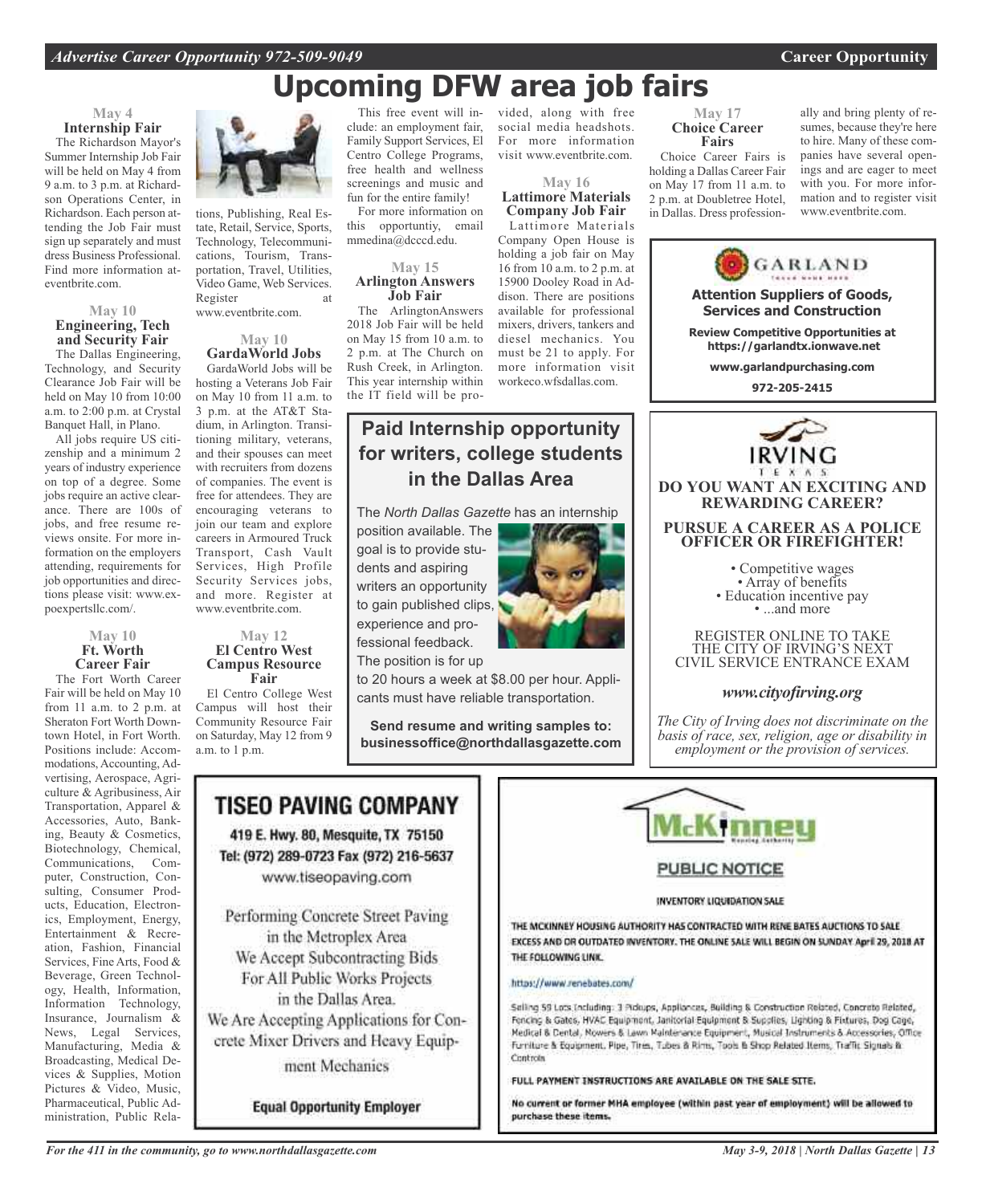### **BETHEL BIBLE FELLOWSHIP, CARROLLTON (A PLACE TO BELONG)**

*NOTICE: Pastor Woodson serves the community by providing "Professional Therapy and Counseling Services" on a "Sliding Fee" scale. To schedule an appointment call the Pastoral Counseling Center at 972-526-4525 or email the church at www.bethelbiblefelloswhip.org*

Discover Hope and Help for daily living; and, you don't have to be a member to come. The Connect-2-Reflect (C2R) meetings are held in comfortable and relaxed homes, one in Carrollton and one in Plano, refreshments are served. Call the church for details.

### **May 5, 10 a.m.**

Ladies, join our Women's Ministry monthly meeting. W.O.R.T.H (Women of Reconciliation, Truth and Hope) we will continue our fellowship and discussion on the War Room book.

### **May 6, 9:45 a.m.**

You're invited to our "Prayer and Meditation" at 9:45 am. You will be blessed and inspired. You don't want to miss this as we celebrate service to God, our community and all mankind.

### **May 9, 7 p.m.**

Join us in Wednesday's Prayer and Bible Study Class with Senior Pastor Woodson, Pastor Larry Gardner, Pastor Bernadette, and others conducting a new book study with "The Red Sea Rules" by Robert J.

Morgan, 10 God-Given Strategies for Difficult Times, with supporting chapters and verses. Spiritual maturity is God's desire for you; it's Time to Grow in the Word of God.

### Dr. Terrance Woodson, Senior Pastor 1944 E. Hebron Parkway

Carrollton, TX 75007 972-492-4300 www.bethelbiblefelloswhip.org

 $\mathcal{L}_\text{max}$  , which is a set of the set of the set of the set of the set of the set of the set of the set of the set of the set of the set of the set of the set of the set of the set of the set of the set of the set of

### **FELLOWSHIP CHRISTIAN CENTER CHURCH IN ALLEN "THE SHIP"**

**May 6**

Join us in our Sunday Morning Services as we praise and worship God in the Joycie Turner Fellowship Hall, followed by our Sunday Worship Services; and bring someone with you, you will be blessed. It's for our Friends and Family. You are special to us.

### **May 9**

Join us in our Wednesday's 12 Noon-Day Live, Prayer and Bible Study class and/or our Wednesday Night Live, Prayer and Bible Study at 7 p.m. to learn more about God's Word. Be encouraged by God's plan for your maturity and His glory; and most of all; be prepared to grow.

### **May 13, 9:30 am**

You are invited to our Grand Entry Sunday Service. Mark your calendars! We are glad that God is blessing us and we want you to share our blessings.

## **THER**, continued from Page 2

tricts and states can employ or use to turn around underperforming schools. ESSA recognizes that family and student support play a key role in improving academic outcomes for students.

Dr. Tyler encourages educators to uphold principles like equity, social justice, and community that tran-

scend any one administration. Principles such as these are at the core of legislation like ESSA. Furthermore, parent engagement is a crucial part in ensuring student success.

Parents should see themselves as partners. Parents should show up and share their vision for their children; what they see as their

Dr. W. L. Stafford, Sr., Ed. D. Senior Pastor 1609 14th Street Plano, TX 75074 Future Building location is 2450 K Avenue #300 Plano, TX 75074 972-379-3287 www.theship3c.org

### **INSPIRING BODY OF CHRIST CHURCH, Let's Go Fishing! MATTHEW 4:19**

 $\overline{\phantom{a}}$  , which is a set of the set of the set of the set of the set of the set of the set of the set of the set of the set of the set of the set of the set of the set of the set of the set of the set of the set of th

**May 4, 7 p.m.** All men are invited to Men's Ministry meeting each Friday night at 7 p.m., (IBOC promotes proactive male leadership.)

### **May 6, 10 a.m.**

You are invited to our Baby Christening Service. Don't forget to invite family and friends to this sacred event. Also, you are invited to join us for our Morning Service as we celebrate of our Lord and Savior, Jesus Christ.

### **May 7, 7 p.m.**

Join us in Monday School as we grow in God's Word and learn what God has to say to us.

Pastor Rickie Rush 7701 S Westmoreland Road Dallas, TX 75237 972-372-4262 www.Ibocchurch.org  $\overline{\phantom{a}}$  , which is a set of the set of the set of the set of the set of the set of the set of the set of the set of the set of the set of the set of the set of the set of the set of the set of the set of the set of th

### **MT. OLIVE CHURCH OF PLANO (MOCOP) (Uniting the Body of Christ Among Nations)**

**May 6, 10 a.m.** Join us for Morning Worship Service as we praise and worship God for His Honor and His glory; and

lenges. Parents should advocate for what they perceive are their needs.

Dr. Tyler charges parents to get informed about the policies that directly impact their household and remain consistent in their engagement to ensure staff ac-

countability.

child's strengths and how they would like to partner in assisting with their chal-Learn more about the Every Student Succeeds Act at www.nnpa.org/essa.

> Lynette Monroe is the pro*gram assistant for the NNPA's Every Student Succeeds Act Public Awareness Campaign and a master's student at Howard University. Her research areas are public policy and national development. Follow Lynette on Twitter @\_monroedoctrine.*

God's Word; and Serve God through service to each other and to the world. John 12:26.

don't forget to comeback at 7 p.m. for our Brazilian

**May 9, 7 p.m.** You're invited to our Wednesday's Bible Study class; you will learn what God has to say to us. Come to be encouraged by God's plan for your spiritual growth and His glory.

Dr. Sam Fenceroy, PhD Senior Pastor and Pastor Gloria Fenceroy 300 Chisholm Place Plano, TX 75075 972-633-5511 www.mocop.org

 $\overline{\phantom{a}}$  , and the set of the set of the set of the set of the set of the set of the set of the set of the set of the set of the set of the set of the set of the set of the set of the set of the set of the set of the s

**NEW MOUNT ZION BAPTIST CHURCH (Abiding in Christ)**

**May 6, 7 a.m.** Join us for our Early Service or our Morning Worship Service as we praise and worship God, you will be

**May 9, 7 p.m.** Join us at our Wednesday's Intercessory as we pray to God for others. Call the church for details for de-

Dr. Tommy L. Brown, Ed. D.

nmzbcofdallas@aol.com  $\overline{\phantom{a}}$  , and the set of the set of the set of the set of the set of the set of the set of the set of the set of the set of the set of the set of the set of the set of the set of the set of the set of the set of the s

**SHILOH MBC IN PLANO (WHERE COMMUNITY BECOMES FAMILY)**

Come and connect to God through Shiloh; grow in Christ through the study of

blessed.

tails.

Senior Pastor 9550 Shepherd Road Dallas, TX 75243 214-341-6459

Church.

### **May 6, 8 a.m. and 11 a.m.**

You are invited to join us as we celebrate our Lord and Savior, Jesus Christ this Sunday. We would love to have you at our services.

### **May 9, 7 p.m.**

You're invited to our Wednesday's Bible Study to learn more about God's Word. Come and be encouraged by God's plan for your maturity and growth; it's all for His glory and His honor. We are, "Growing in Christ through the study of

### **May 20, 8 and 11 a.m. Services**

Ladies and gentlemen, mark your calendars, our annual Women's Day Celebration will be during Worship Services. This year's theme Is "Under Construction… God at Work".

Our church ministries offer opportunities for motivation and growth; join us and see. Be blessed of the Lord.

Dr. Isaiah Joshua, Jr. Senior Pastor 920 E. 14th Street Plano, TX 75074 972-423-6695 www.smbcplano.org



www.IRSsafe.com

NDG now has a "Special Advertising Package" for churches and non-profit organizations that need to let the community know about your Special Event.

### Opportunity You Can Measure...

### **Church Events**

- Church Anniversary
- Pastor's Anniversary
- Women's Day
- Men's Day

### **Non-Profit Org. Events**

- Fundraisers
- (Concerts)
- Special Events
- (Personal or Community)

## Special Rate \$199

(Black & White, per insertion) Ad size - 4.905"x 6"(Quarter Page, B&W) (NOTE: Color Ad \$75 extra per inserion) Production disclaimer - NDG ad meake-ready is not included in promotion.

Layout/production of "copy ready"ad will be a nominal extra cost. E-mail ad copy to:

Marketing@NorthDallasGazette.com or call our Marketing Department today!



*14 | May 3-9, 2018 | North Dallas Gazette*

*For the 411 in the community, go to www.northdallasgazette.com*

### **Church Happenings www.NorthDallasGazette.com**

His Word."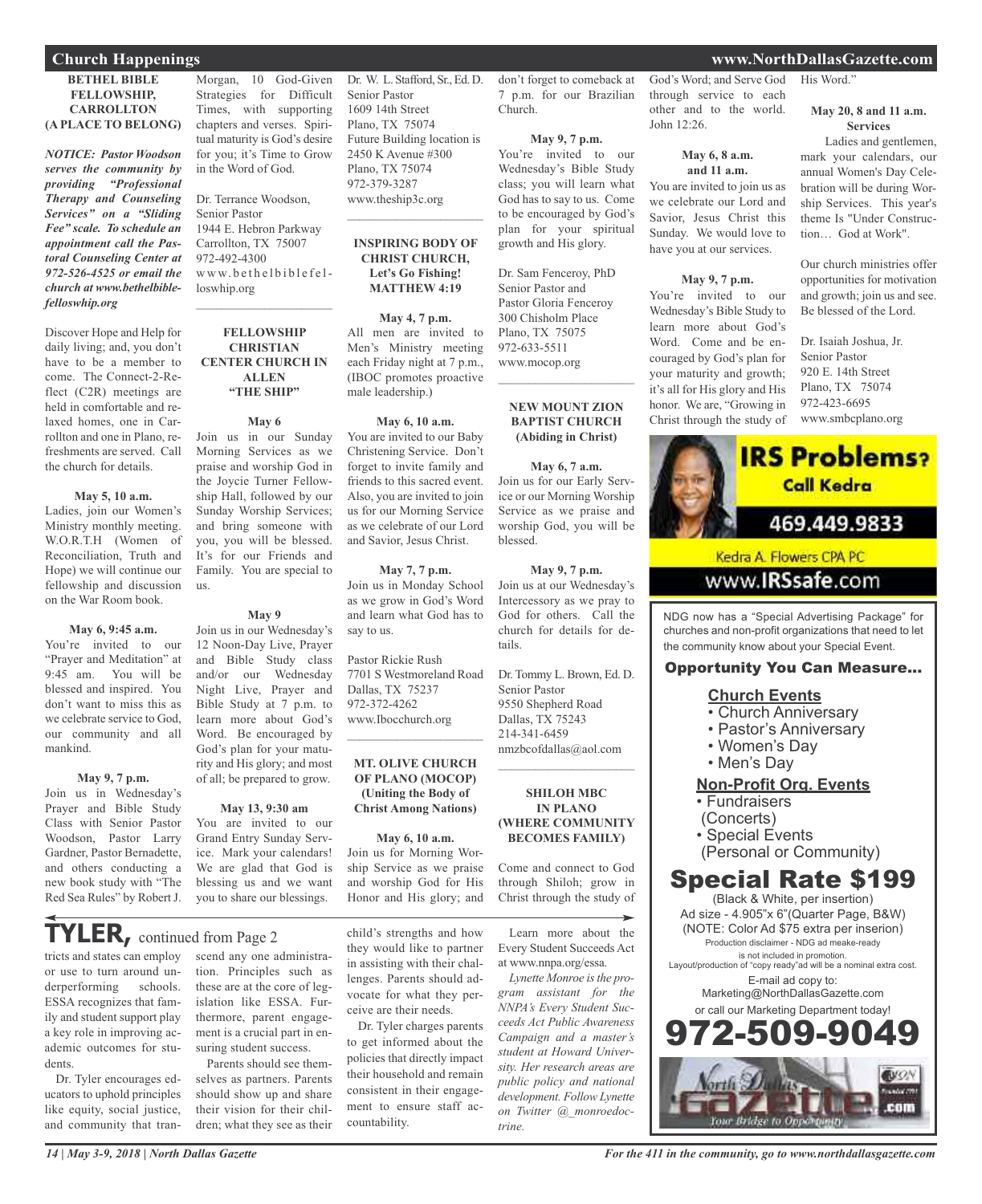# **Labor alone is not enough**



*Send email to: businessoffice@ northdallasgazette.com to sign up for Sister Tarpley's weekly electronic newsletter.*

*"All the labor of man is for his mouth, and, yet the soul is not satisfied."*

-- Ecclesiastes 6:7 How would you feel about yourself if your job was removed from you tomorrow? Let's imagine that your income wouldn't change, just what you did every day.

One of the schemes that Satan uses in the life of the Christian worker is to get him/her to view their value solely based on the type of work they do and/or how well they do it. We call this performance-based acceptance. It says, "As long as I have a good job and I do it well, I have self-esteem." This is a "slippery slope" and can be used by Satan to keep our focus on our performance versus Christ.

We are never to find our *that which is through faith* esteem is rooted in your value in what we do. Instead, our value is solely based on who we are in Christ. The apostle Paul wrestled with this after he came to faith in Christ. He had grown to the top of his field as a Jewish leader. "If anyone else thinks he has reasons to put confidence in the flesh, I have more: circumcised on the eighth day, of the people of Israel, of the tribe of Benjamin, a Hebrew of Hebrews; in regard to the law, a Pharisee; as for zeal, persecuting the church; as for legalistic

righteousness, faultless. *"But whatever was to my profit I now consider loss for the sake of Christ. What is more, I consider everything a loss compared to the surpassing greatness of knowing Christ Jesus my Lord, for whose sake I have lost all things.*

*I consider them rubbish, that I may gain Christ and be found in him, not having a righteousness of my own that comes from the law, but*

*in Christ-the righteousness that comes from God and is by faith."*

-- Philippians 3:4-9 You'll never really know to the degree that your selfwork until your work is removed. Unemployment, illness, or a financial crisis can lead to job loss.

Why not evaluate where you are in this area of your



Because we can learn from God's creation all around us, *"For since the creation of the world God's invisible qualities - his eternal power and divine nature - have been clearly seen, being understood from what has been made, so that men are without excuse."*

-- Romans 1:19-20. Have you ever had someone say, "I don't see any evidence of God? How can a person believe in someone you can't see or see any evidence even exists?"

The Bible tells us that God is revealed in His creation every day. Look at the human body and consider the likelihood of how thousands of body parts that must work together. Someone created it to work this well. If it were a manufactured product, it would be in the repair shop all the time because of all the moving parts required to make it work. Therefore, trust God for your value is in Him, not what you can do or how much you make.





Worship Times: 8 and 11 a.m. Sunday School: 9:45 a.m. Mid-week: Wednesday at 7:00 p.m. Youth Church: Every 3rd, 4th, and 5th Sunday at 10:45 a.m. AWANA: Wednesday at 6:30 p.m. Contact Information: 972-423-6695 www.smbcplano.org

## **SPEAKER,** continued from Page <sup>5</sup>

second grade through graduation from high school

• Graduated from Harvard (Bachelor), Princeton (Master of PublicAffairs), and the University of Pennsylvania (Law), all on scholarships

• Practicing lawyer in Dallas for fifteen years, currently Of Counsel to the international law firm of Orrick,



Herrington & Sutcliffe LLP • Married for 10 years to his wife, Nikki, with whom he has two sons, William (4) and George (8 months)

• First elected to the Texas House in a special election in 2010

• Would be the first person of color ever elected Speaker of the Texas

North Dallas Gazette takes a moment to reflect on the past with **Historical Perspectives from Sister Tarpley** Hear what it was like growing up in <sup>a</sup> very different Dallas when Booker T. Washington was <sup>a</sup> black school. Sister Tarpley graduated frm there and went on to college and later became <sup>a</sup> city councilmember in Carrollton.

**Look for NDGTV at NorthDallasGazette.com**





*David Edward Lott, senior and graduate 2018-2019 from Hebron High School, Carrollton, Texas*

**MT. OLIVE CHURCH OF PLANO** 

300 Chishoim Pl. Plano, TX 75075 972-633-5511

*For the 411 in the community, go to www.northdallasgazette.com*